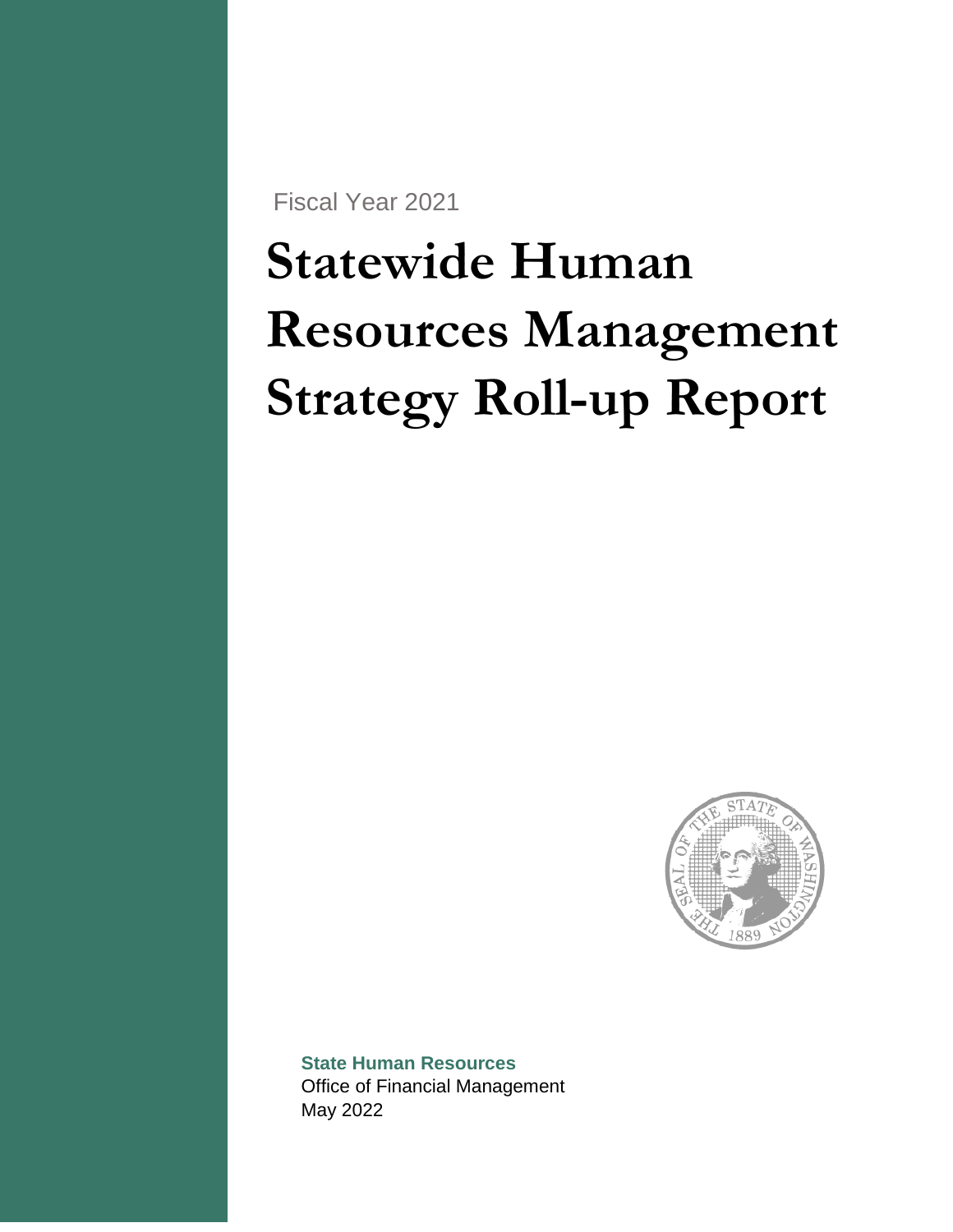## **Table of Contents**

To accommodate persons with disabilities, this document is available in alternate formats by calling the Office of Financial Management at 360-902-0599. TTY/TDD users should contact OFM via the Washington Relay Service at 711 or 1-800-833-6388.

Visit our website at **www.ofm.wa.gov.**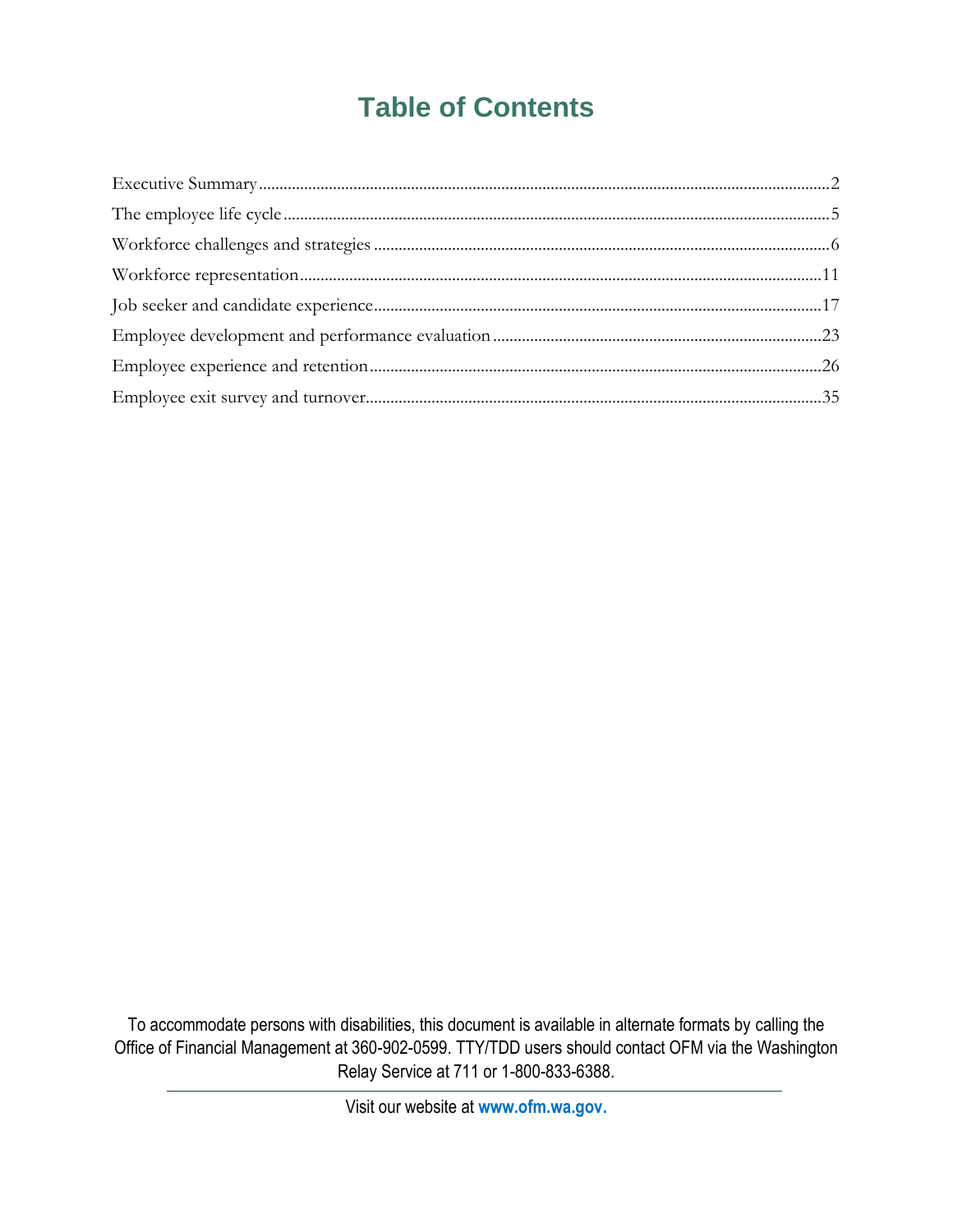## <span id="page-2-0"></span>**Executive Summary**

## **Background**

Executive branch agencies with more than 100 employees must submit an annual agency human resource management report. We encourage agencies to use the [workforce performance measures](https://ofm.wa.gov/sites/default/files/public/shr/WorkforceData/HRManagementReport/Workforce_Performance_Measures_Data_File.xlsx)  [data file](https://ofm.wa.gov/sites/default/files/public/shr/WorkforceData/HRManagementReport/Workforce_Performance_Measures_Data_File.xlsx) that State HR produces to complete their agency report analysis. The workforce performance measures data report includes data on all executive branch agencies, including those with fewer than 100 employees.

Agencies submitted HR management reports using an online survey. The survey asked 78 questions related to the following topics:

- Workforce challenges and strategies
- Workforce representation
- Job seeker and candidate experience
- Employee development and performance evaluation
- Employee experience and retention
- Employee turnover

## Statewide HR Management Strategy Roll-up Report

Our Statewide HR Management Strategy Roll-up Report uses a combination of agency HR management report survey responses and workforce performance measure data to analyze the workforce and summarize agency and enterprise strategies.

This report pertains to the executive branch only. It does not include higher education institutions or the legislative and judicial branches. The following 38 agencies, representing 98.1% of the state workforce, submitted reports for fiscal year 2021:

Board of Industrial Insurance Appeals Deaf and Hard of Hearing Youth Department of Commerce Department of Corrections Department of Ecology Department of Enterprise Services Department of Financial Institutions Department of Fish & Wildlife Department of Health Department of Labor & Industries Department of Licensing Department of Natural Resources Department of Retirement Systems Department of Revenue Department of Social & Health Services Department of Transportation Department of Veterans Affairs Employment Security Department Liquor and Cannabis Board Military Department Office of Administrative Hearings Office of Financial Management Office of the State Auditor Office of the Attorney General

Department of Agriculture Department of Children, Youth & Families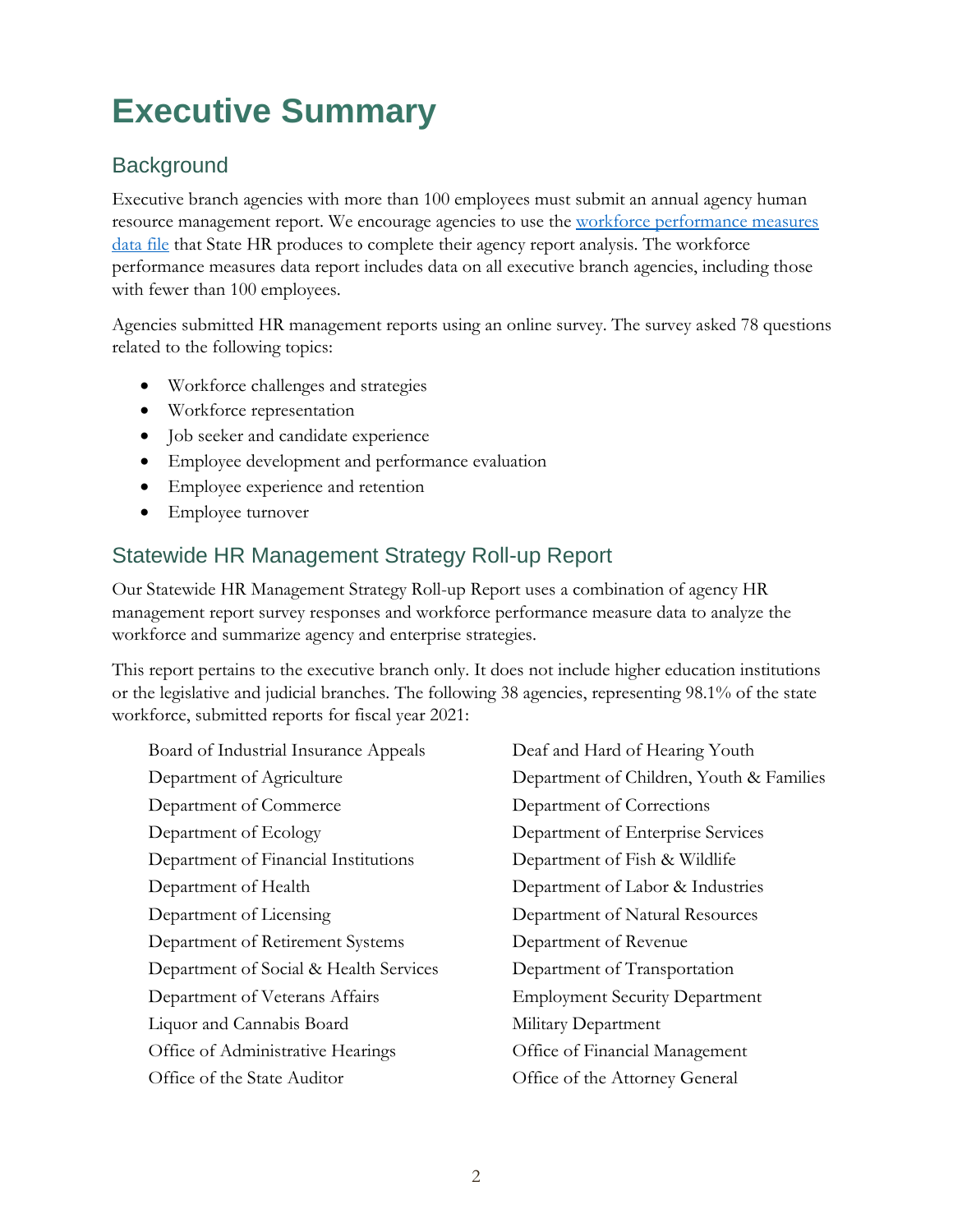Office of The Secretary of State State State Health Care Authority State Investment Board State Lottery Commission State Parks & Recreation Commission State School for the Blind Student Achievement Council Superintendent of Public Instruction Washington State Patrol Washington Technology Solutions

Utilities & Transportation Commission Washington State Gambling Commission

## Strategy briefing highlights

State HR staff analyzed data and agency survey responses, compiling the results to summarize agency and enterprise priorities and strategies.

#### **Here are the key highlights:**

- The top three agency priorities are:
	- 1. Recruitment and retention
	- 2. Diversity, equity and inclusion
	- 3. Pandemic-related burnout, isolation and an increase in workload
- The state workforce remained stable during the Great Resignation, a phenomenon that describes record numbers of people reprioritizing their lives and leaving their jobs.
- Internships are the most common employment strategy that transitioning service members use to find jobs after they leave military service.
- The percentage of people with disabilities in the executive branch workforce has increased over the past two fiscal years.
- Agencies continue to make progress in LGBTQ+-related matters such as gender-affirming restroom language.
- Agencies state that communication is the most mentioned strategy to create a positive experience for job seekers and candidates.
- Many agencies host internal employee resource groups and affinity groups (these are groups based on an employee's personal interests) to support the business and personal interests of their employees.
- Agencies report progress with developing succession plans to identify and develop future leaders.
- Increased remote work has accelerated a trend toward more frequent feedback and greater focus on career development.
- Although COVID-19 continues to pose unique challenges, the 2021 employee engagement survey results indicate that employees show continued resilience and adaptation to the "new normal."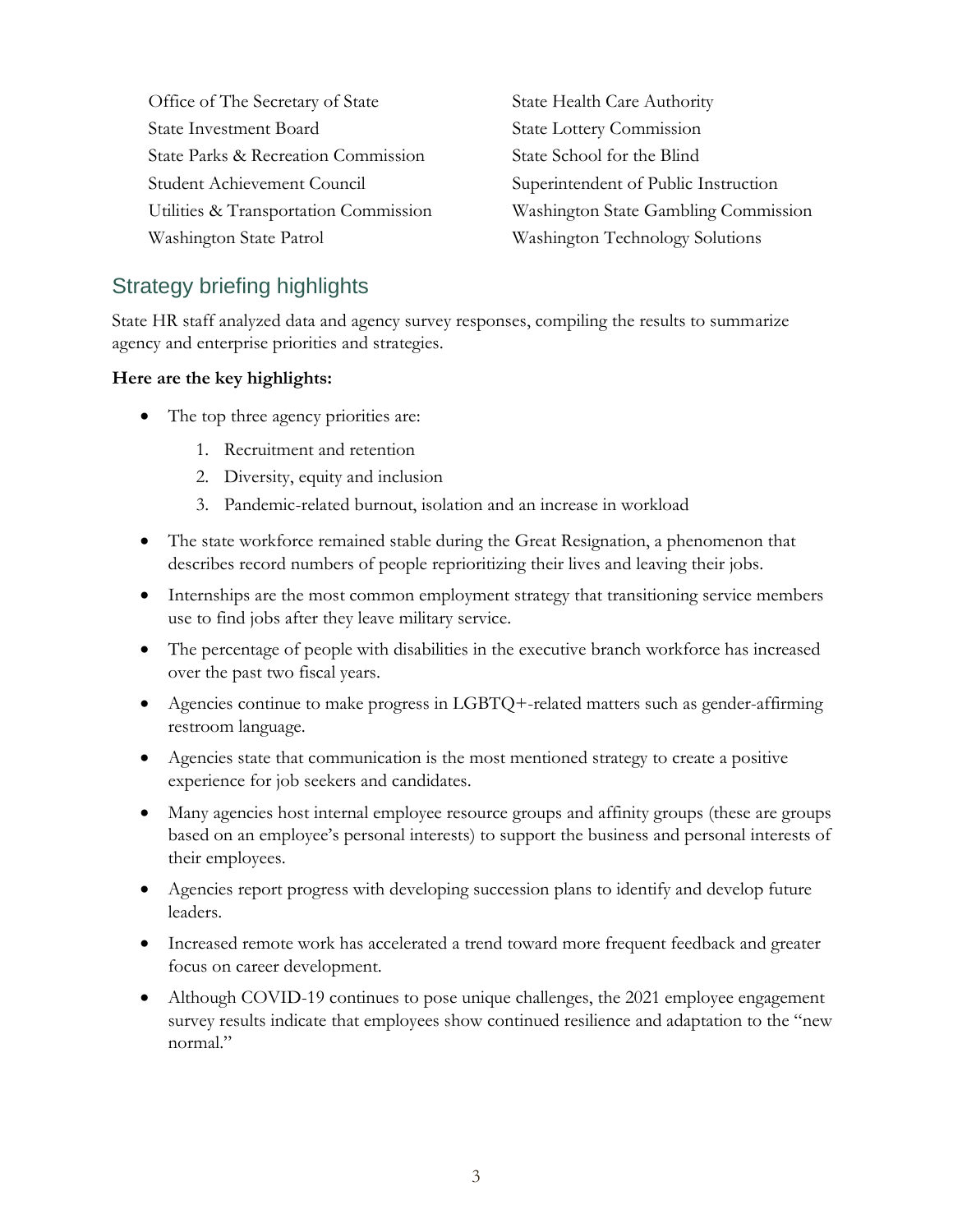- Record numbers of state employees continue to work remotely full time. Many agencies are exploring how to continue supporting these substantial telework rates while planning to safely reopen the workplace with hybrid work models.
- Tuition reimbursement programs are a valuable recruitment and retention tool.
- Many agencies include complaint filing procedures within their diversity, equity and inclusion policies.
- The best employee retention strategies directly connect to employee feedback and preferences.
- The statewide exit survey helps agencies learn why employees leave.
- Total turnover has decreased more than 1 percentage point over the past five fiscal years.

For questions about the Statewide HR Management Strategy Roll-up Report, contact [SHRPlanning@ofm.wa.gov.](mailto:SHRPlanning@ofm.wa.gov)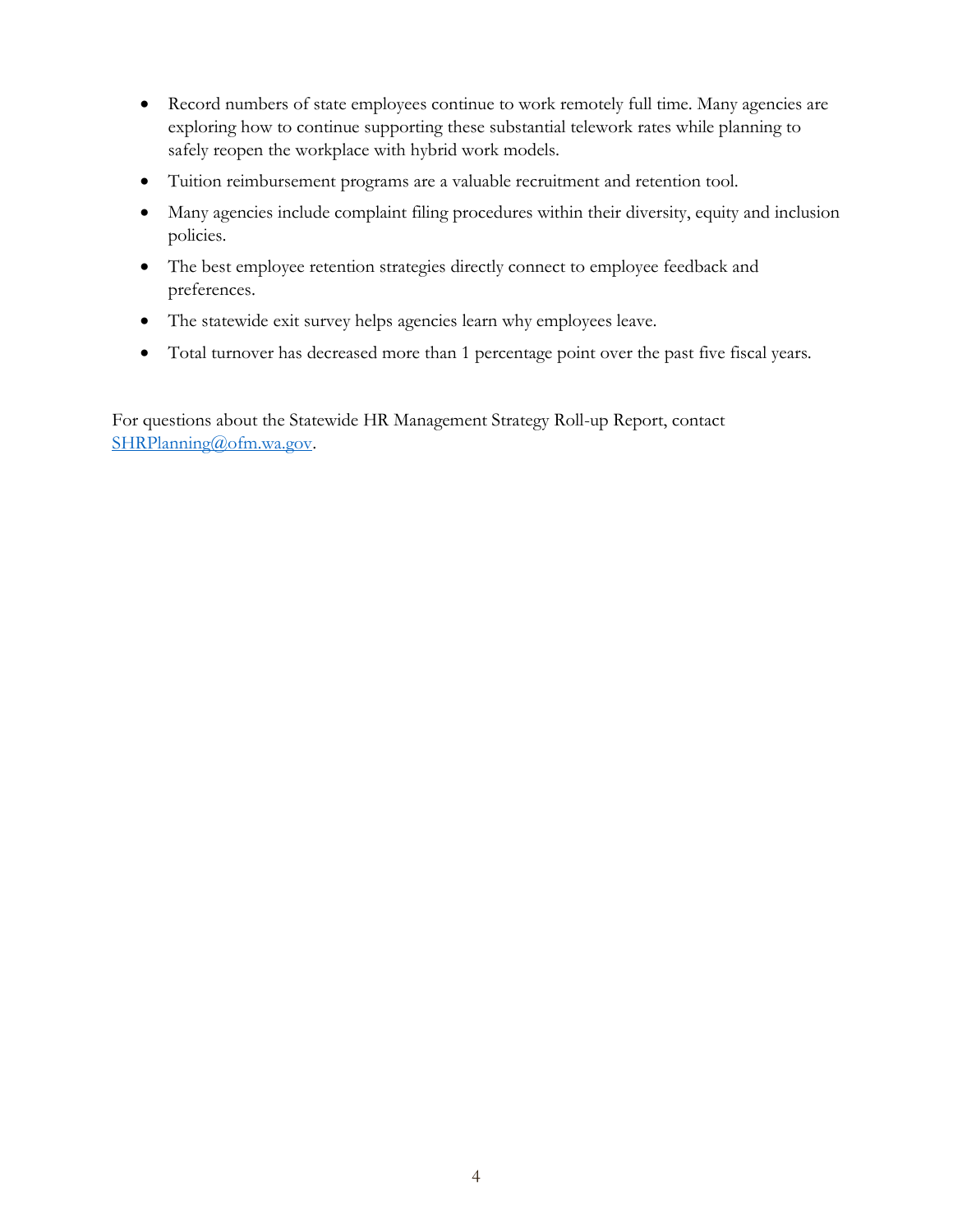## <span id="page-5-0"></span>**The employee life cycle**

We've restructured the report this year to follow the employee life cycle. The employee life cycle covers the entire relationship between an employee and the employer.

We begin by assessing key **workforce challenges and strategies.**

Next, we complete a **workforce assessment** to prepare for future staffing needs.

*By taking the time to evaluate the employee life cycle and understand our current metrics, we can make data-driven decisions and meaningful change to create a workplace that's more enjoyable, engaging and productive.*

After the workforce assessment, we analyze the **job seeker and candidate experience**; **employee development and performance evaluation**; **employee experience and retention**; **employee engagement;** and, finally, **employee turnover**.

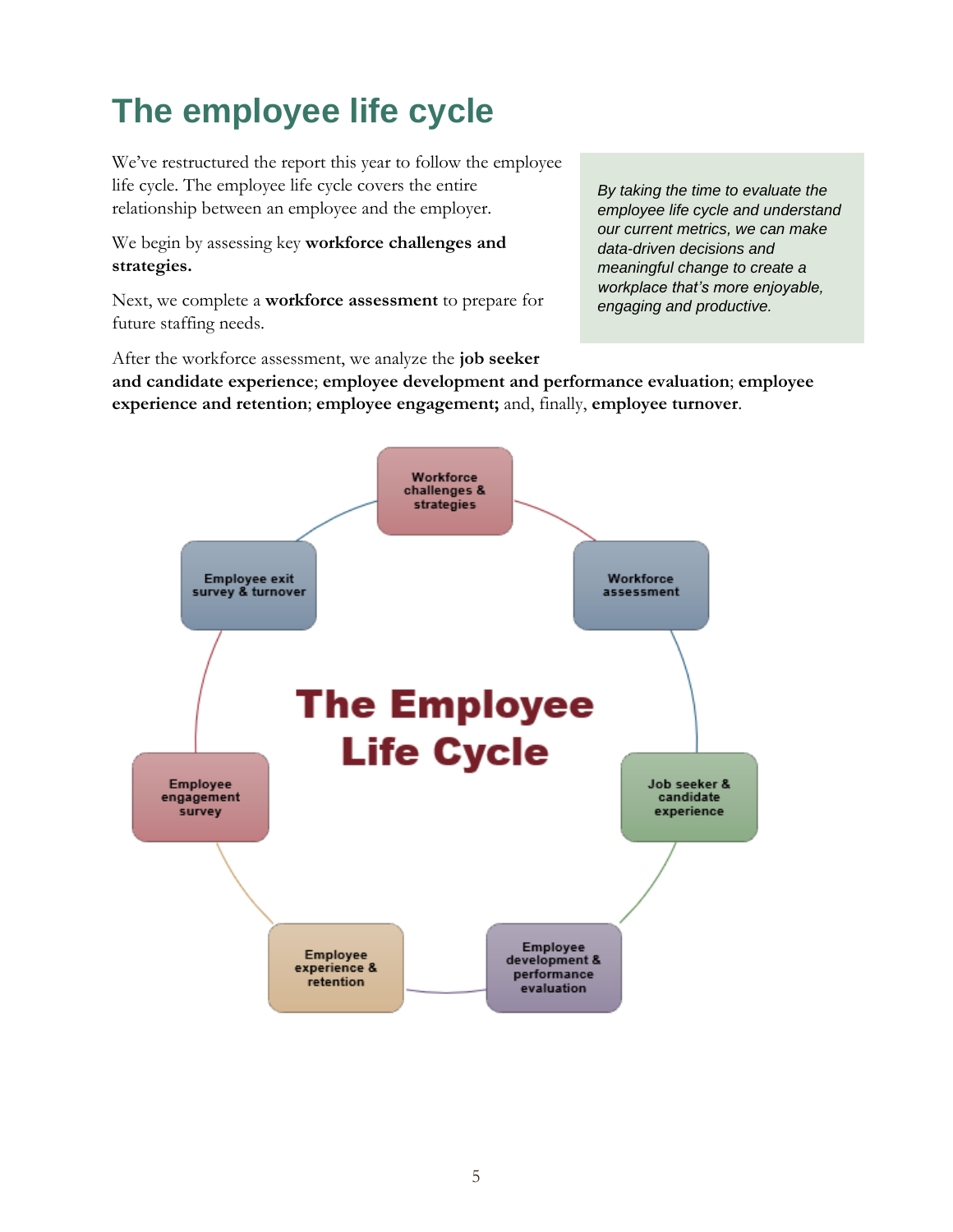## <span id="page-6-0"></span>**Workforce challenges and strategies**

HR management report survey responses revealed the following most mentioned agency priorities:

- 1. Recruitment and retention (23 of 38 agencies reporting)
- 2. Diversity, equity and inclusion (10 of 38 agencies reporting)
- 3. Pandemic-related burnout, isolation and an increase in workload (8 of 38 agencies reporting)

### Recruitment and retention

*The state workforce has remained stable during the Great Resignation, a phenomenon that describes record numbers of people reprioritizing their lives and leaving their jobs.*

The state workforce has remained stable during the Great Resignation, a phenomenon that describes record numbers of people reprioritizing their lives and leaving their jobs. According to the Bureau of Labor Statistics, 'quits' (employees who voluntary separate), increased nationwide from 9.9% in fiscal year 2020 to 10.9% in fiscal year 2021. This was for the state and local government job sector. During this same time, 'executive branch quits' (someone resigns or moves to another agency) decreased from 5.8% to 5.4%. Even though 'quits' decreased slightly for the executive branch workforce, agencies overwhelmingly report that recruitment and retention was their greatest challenge.



\*'Quits' are employees who left voluntarily, includes resignations and movement to another agency for permanent and intent to become permanent employees. It does **not** include retirements, layoffs, dismissals or transfers to another agency.

*Source: Bureau of Labor Statistic[s Job Openings and Labor Turnover Survey,](https://data.bls.gov/PDQWeb/jt) not seasonally adjusted. Total U.S. state and local government job sector, excluding education.*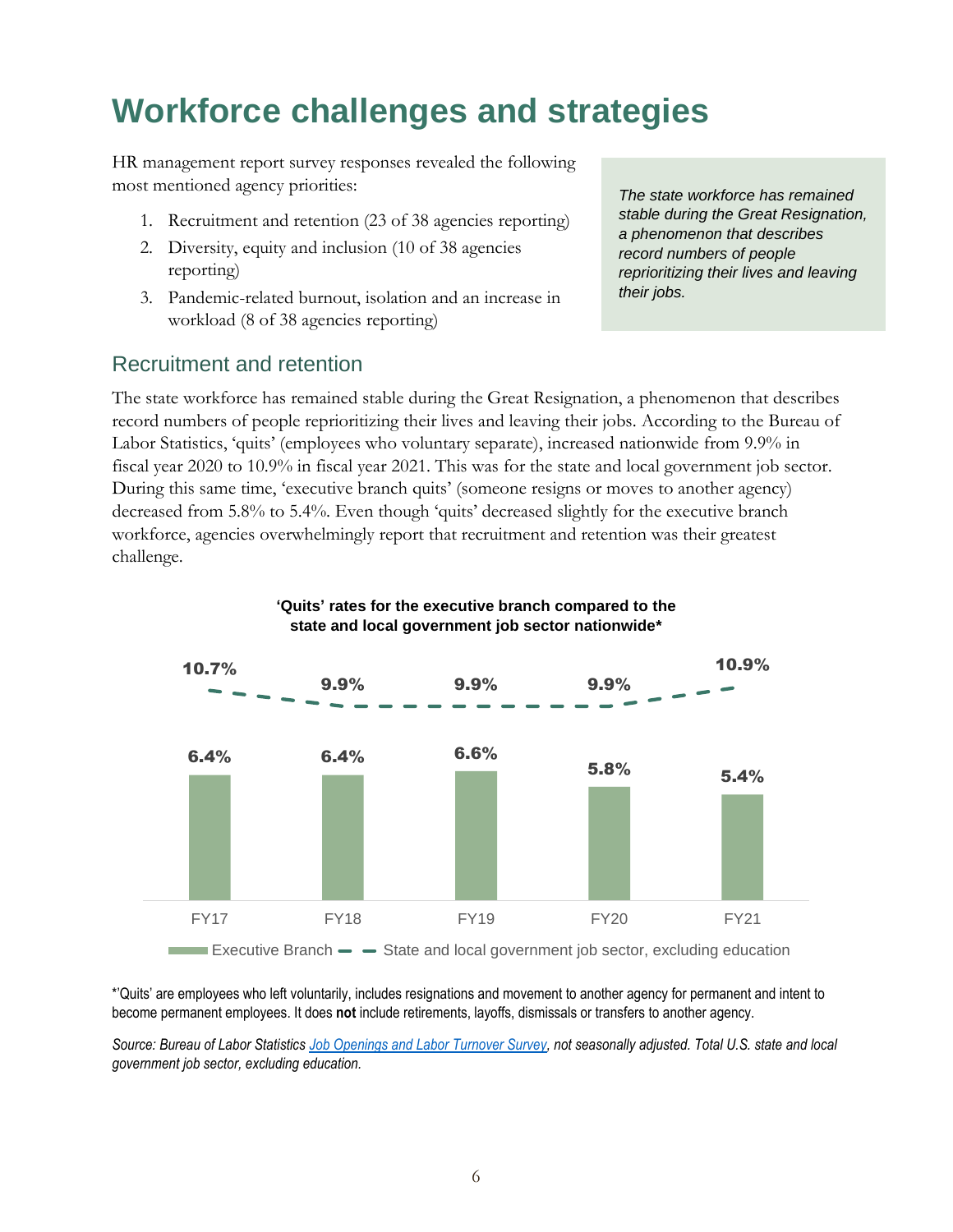With the increase of remote work and virtual interviews, job seekers and employees have more employment options and increasingly seek better opportunities.

#### **Here's what State HR recommends:**

- **Communicate what workers want.** Job seekers want flexibility, well-being and purpose as well as competitive pay, good working conditions and skills development. Recruiters need to communicate how the state will meet these expectations.
- **Promote the benefits of flexibility and work culture**. Most agencies provide flexible work hours and telecommuting options. Promoting these benefits will increase retention.
- **Promote the benefits of working for the state**. This means focusing on the many other benefits of working for the state: health insurance; retirement; vacation and sick leave; paid holidays; paid leave for jury or other civil duties; leave for military service; newborn, adoptive and emergency childcare leave; leadership opportunities; and learning and professional growth.
- **Promote the benefits of living in Washington**. Washington is a great place to live. Promote the culture, recreation, economic diversity, no state income tax and strong education.
- **Promote diversity in the workforce**. Diversity, equity and inclusion is a top priority for agencies. The goal is to recruit a diverse workforce that reflects the people we serve.

## Diversity, equity and inclusion

Building respectful, supportive and inclusive work environments requires intentional effort on multiple fronts. Agencies must create environments that engage, motivate and support staff as they do their best work. Agencies must also address problems that stand in the way of respectful work environments and promote diversity, equity and inclusion in the services they provide.

*Diversity, equity and inclusion must be incorporated into all stages of the employee life cycle.* 

Agencies report diversity, equity and inclusion as a top priority. Specifically, they expect the workforce to reflect the diversity of the customers they serve.

- Representation of people of color and people with disabilities in the workforce continues to lag. These populations are also underrepresented in management positions across state government. While we've made progress to close these gaps, we have more work to do as a state.
- As the state's population becomes more diverse, agencies must continue to implement strategies to increase diversity.
- The state recognizes there are opportunities to improve our data collection and recruitment and retention strategies that could remove barriers to employment for underrepresented and historically marginalized groups.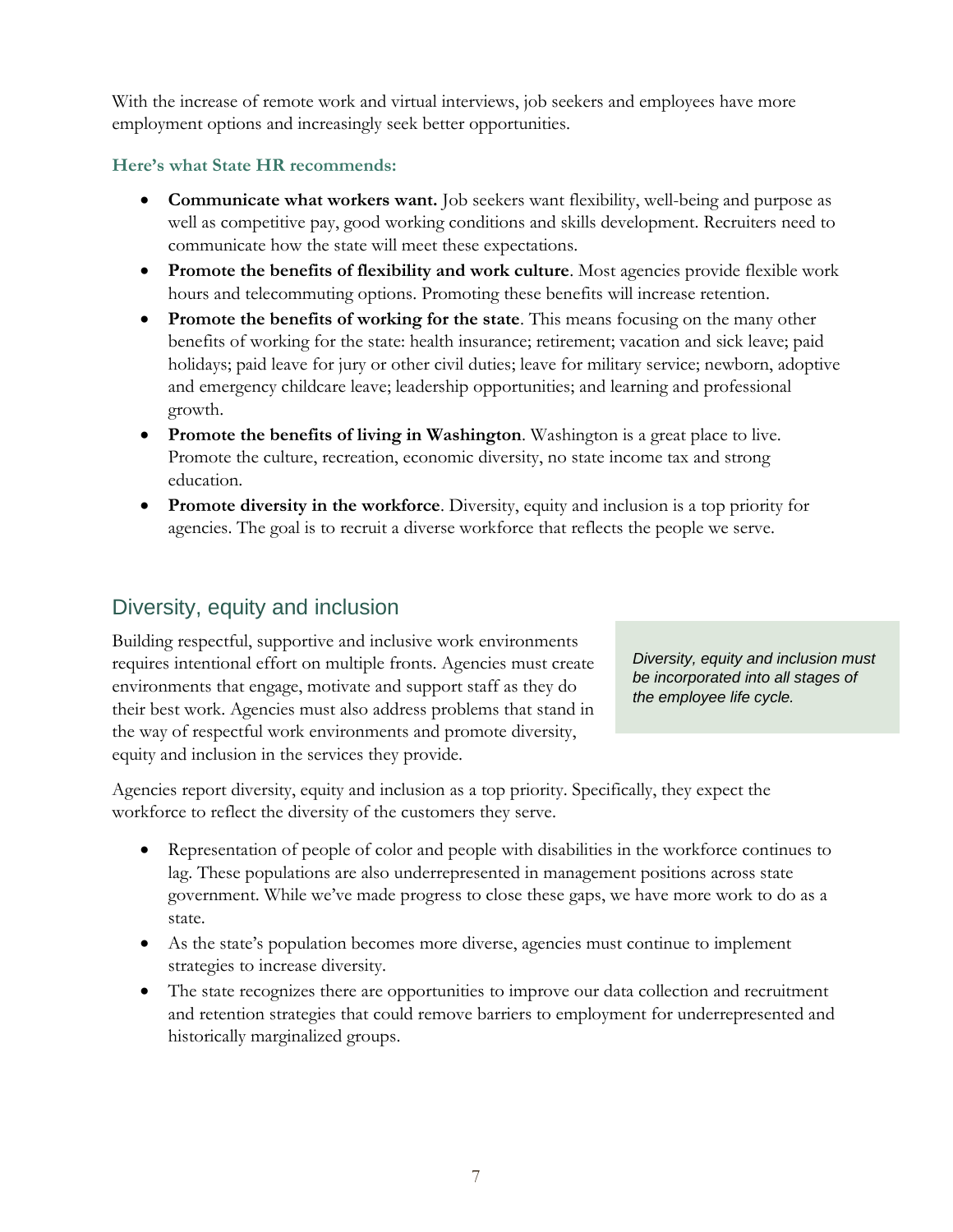#### **What agencies are doing**

- The Department of Transportation established diversity advisory groups that support diversity efforts throughout the agency. The agency currently has eight groups. Each facilitates diversity discussions and challenges within their area and the groups meet once a month. The goal is to sustain a work environment that values diversity by integrating the principles of respect and inclusion
- Washington Technology Solutions implemented a WIRED initiative (WaTech Inclusion, Respect, Equity, Diversity). The WIRED team creates awareness, educates and instills values that promote a more inclusive and respectful workplace by hosting sessions that include guest speakers and discussion. Employees may attend the live event or watch a recording. Each session invites employees to suggest topics for future discussion, volunteer to lead or participate in panel conversations and/or join the WIRED team.
- The Department of Ecology established a DEI respect design team to help create a culture of belonging for all employees.

#### **What State HR recommends**

- State HR will work closely with the statewide Diversity, Equity and Inclusion Council to help agencies create a more diverse, equitable and inclusive workforce through strategy recommendations and best practices.
- State HR will continue to support statewide business resource groups that support diverse employees.

## Pandemic-related stress, isolation and increased workloads

It has been a busy year for HR staff who continue to deal with pandemic-related workplace challenges. Several agencies report that employees feel isolated while teleworking and many report feeling stressed by increased workloads. Agencies continue to deal with COVID-19 challenges such as screening employees, reporting symptoms and mitigating outbreaks. Staffing shortages also created heavier workloads.

Agencies must make sure their employees are engaged, connected and appreciated while working remotely and prepare them to return to the workplace.

Many agencies reported creative solutions to keep employees connected.

#### **What agencies are doing**

- The Department of Retirement Systems hosted a drive-thru lunch event to boost employee engagement. Team members drove through and picked up their pre-ordered lunch. The event was well-attended and provided much needed interaction.
- The Employment Security Department provides staff with a wellness website and related resources. The department also limits the amount of overtime it allows.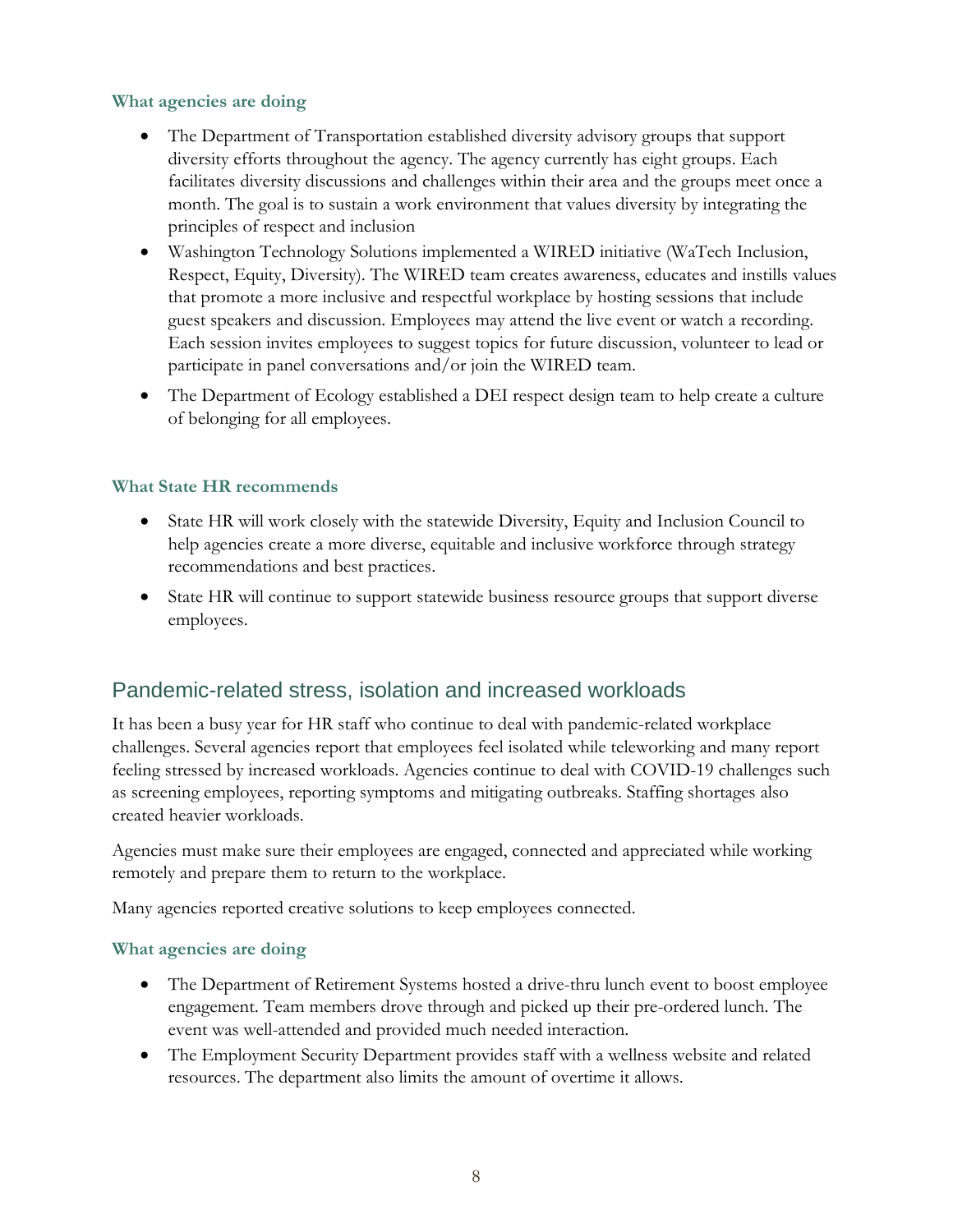• The Gambling Commission encourages employees to pick up the phone or make a video call as an alternative to sending another e-mail.

#### **What State HR recommends**

- **Stay connected while teleworking.** State HR heard that some employees find it difficult to maintain social connections in a virtual environment. (The employee engagement survey results support this.) Many multiagency telework committees are working on best practices and will release guidance soon.
- **Encourage the he Employee Assistance Program.** Remind your employees about the [Employee Assistance Program](https://des.wa.gov/services/hr-finance/washington-state-employee-assistance-program-eap#:~:text=The%20Washington%20State%20Employee%20Assistance%20Program%20%28EAP%29%20is,to%20assist%20employees%20with%20legal%20and%20financial%20concerns.). It's a free, confidential program created to promote the health, safety and well-being of public employees.

#### How we can measure success

It is important that we give employees the chance to provide feedback. Surveys remain the most used barometers to measure employee engagement and monitor progress toward agency goals. Fiscal year 2021 saw an increase from last year in agency-specific surveys, the statewide exit survey and HRMS data to measure success. Other resources we can use to measure success include the online recruiting system and direct employee feedback.



#### **Tools we can use to measure success**

Agencies use some of these tools to separate data into different groups. Many of the data sets include age, gender identity, LGBTQ+ status, race and ethnicity, supervisor status, county, disability status, veteran status and job classification. State HR analyzes differences between these groups to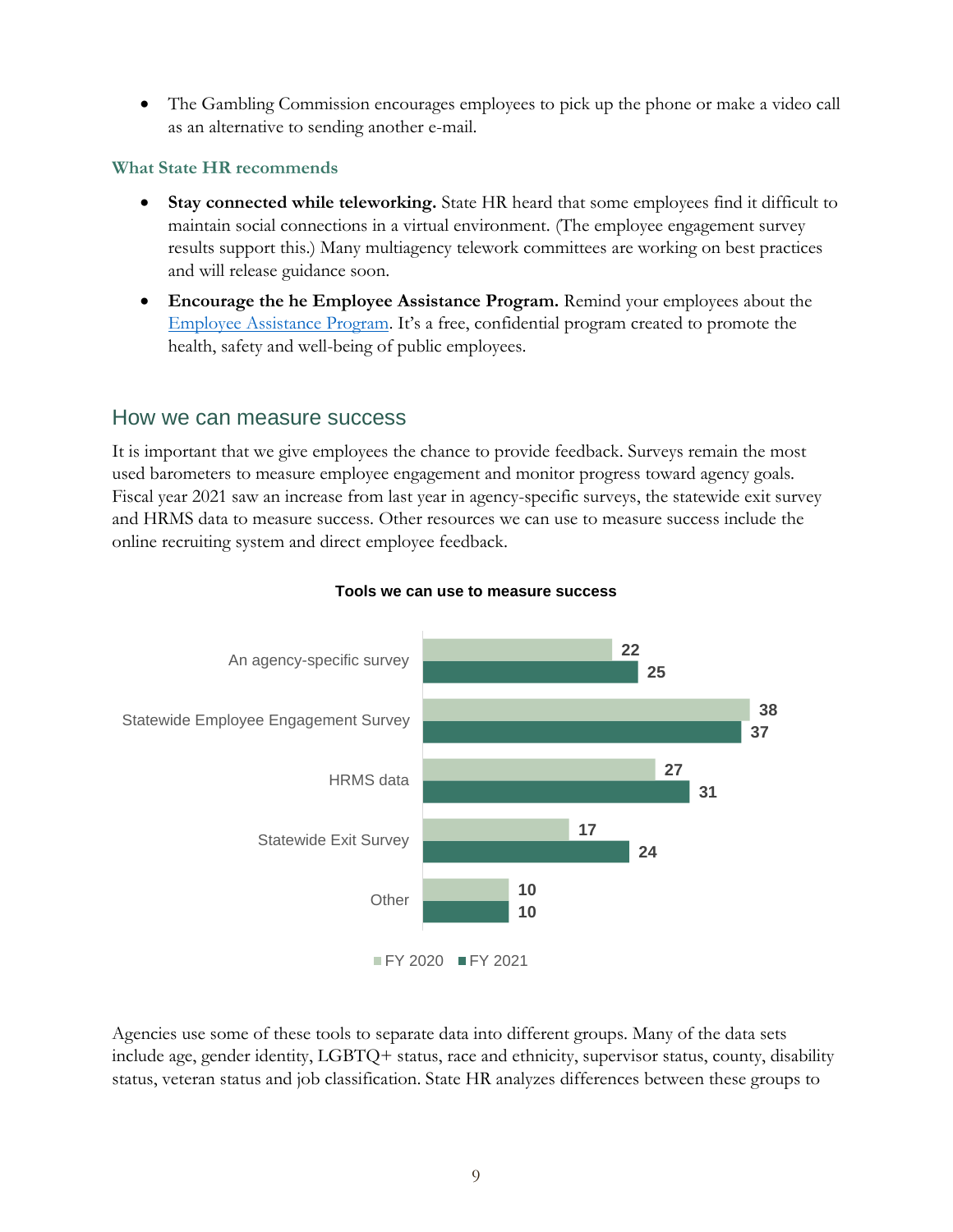look for possible inequities. We can then work with agencies to redirect resources or investment. In this way, we can create a workforce that includes and welcomes all employees.

#### **What agencies are doing**

- The Military Department conducts new employee surveys and 'stay' interviews to determine employee satisfaction and find ways to improve the work environment.
- The Department of Health surveys job applicants using the online recruiting system. It plans to use data to improve the candidate experience.
- The State School for the Blind uses exit interview data to make improvements.

#### **What State HR recommends**

- **Use employee engagement survey data to develop strategies.** For more information, visit the [employee engagement survey website.](https://www.ofm.wa.gov/state-human-resources/workforce-data-planning/state-employee-engagement-survey)
- **Conduct 'stay' interviews instead of exit interviews.** 'Stay' interviews focus on what the agency can do to help employees remain with the agency. Find out why your employees leave, where they go and build relationships with those who work there.
- **The virtual workforce data center.** Connect to several workforce data dashboards available on [OFM's website](https://ofm.wa.gov/state-human-resources/workforce-data-planning/virtual-workforce-data-center). Use the data to help develop targeted strategies and inform workforce planning decisions.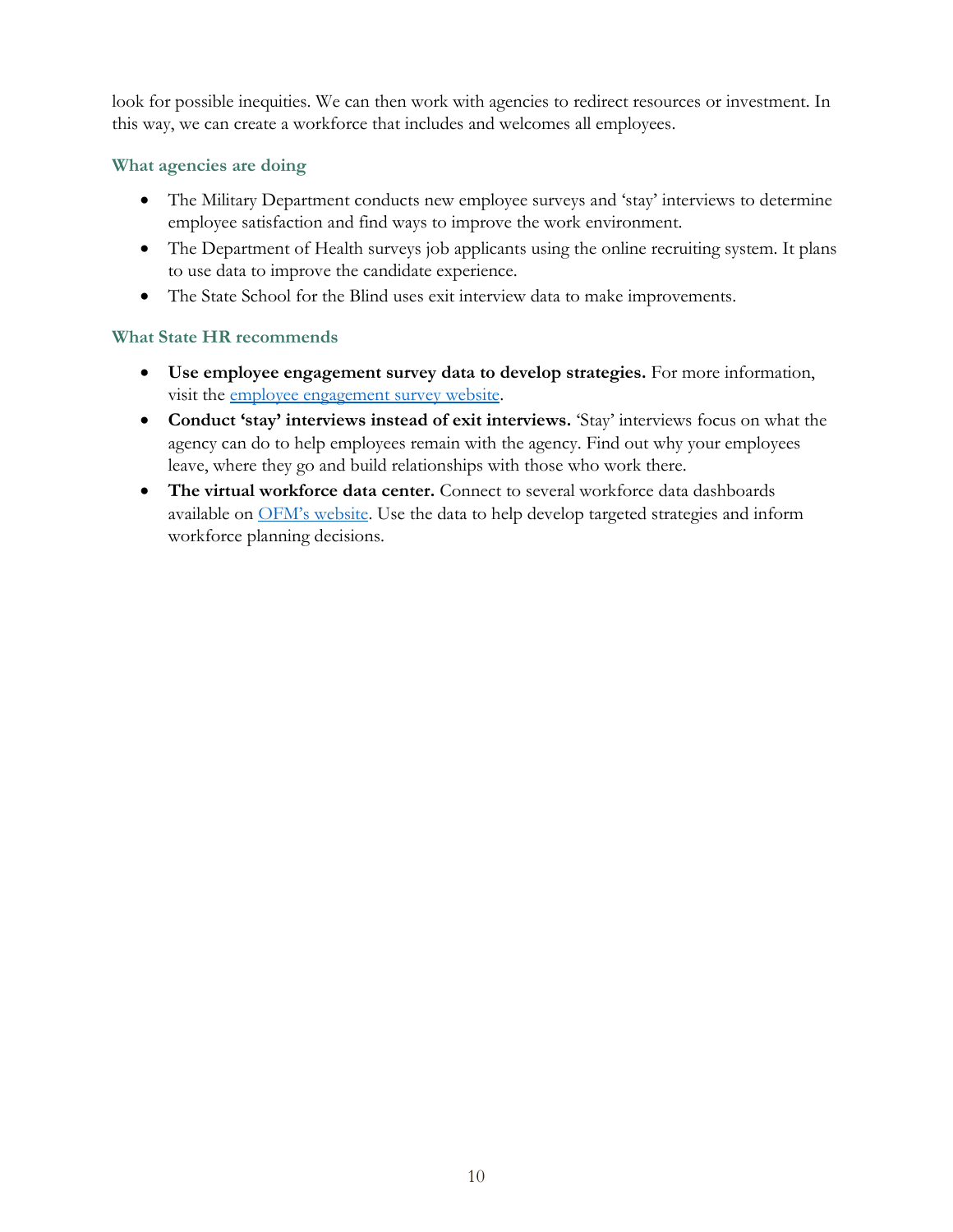## <span id="page-11-0"></span>**Workforce representation**

Executive branch agencies must develop an annual affirmative action plan to address the underrepresentation of women, people of color, people with disabilities and veterans in the workforce. [\(Executive Order 12-02,](https://www.governor.wa.gov/sites/default/files/exe_order/eo_12-02.pdf) [16-04,](https://www.governor.wa.gov/sites/default/files/exe_order/eo_16-04.pdf) [17-01\)](https://www.governor.wa.gov/sites/default/files/exe_order/eo_17-01.pdf).

*As the state's population becomes more diverse, agencies must keep implementing strategies to increase diversity.*

### People of color

People of color comprise 25% of Washington's labor force yet make up only 21.4% of the executive branch workforce. Even though this is a 1.2 percentage point improvement from fiscal year 2017, the gap is widening.



#### **The people of color percentage employed by the executive branch remains below the available labor force**

\*American Community Survey, 1-Year Estimates (Table ID: S2301). U.S. Census Bureau. Includes people of color in Washington's civilian labor force.

#### **What agencies are doing**

- The Department of Financial Institutions conducts an in-depth affirmative action review of all recruitments to look for trends and notifies leadership of their findings.
- The Employment Security Department participates in [WorkSource](https://worksourcewa.com/) events in places with diverse population.
- The State Parks and Recreation Commission is reviewing 2020 Census data to understand population demographics near 124 state parks – which is where most of their employees work.

#### **What State HR recommends**

• State HR will continue to provide agencies with semi-annual affirmative action utilization reports. This report highlights affirmative action data that we can use to assess the available workforce. State HR will also provide regular training, coaching and strategy consultation.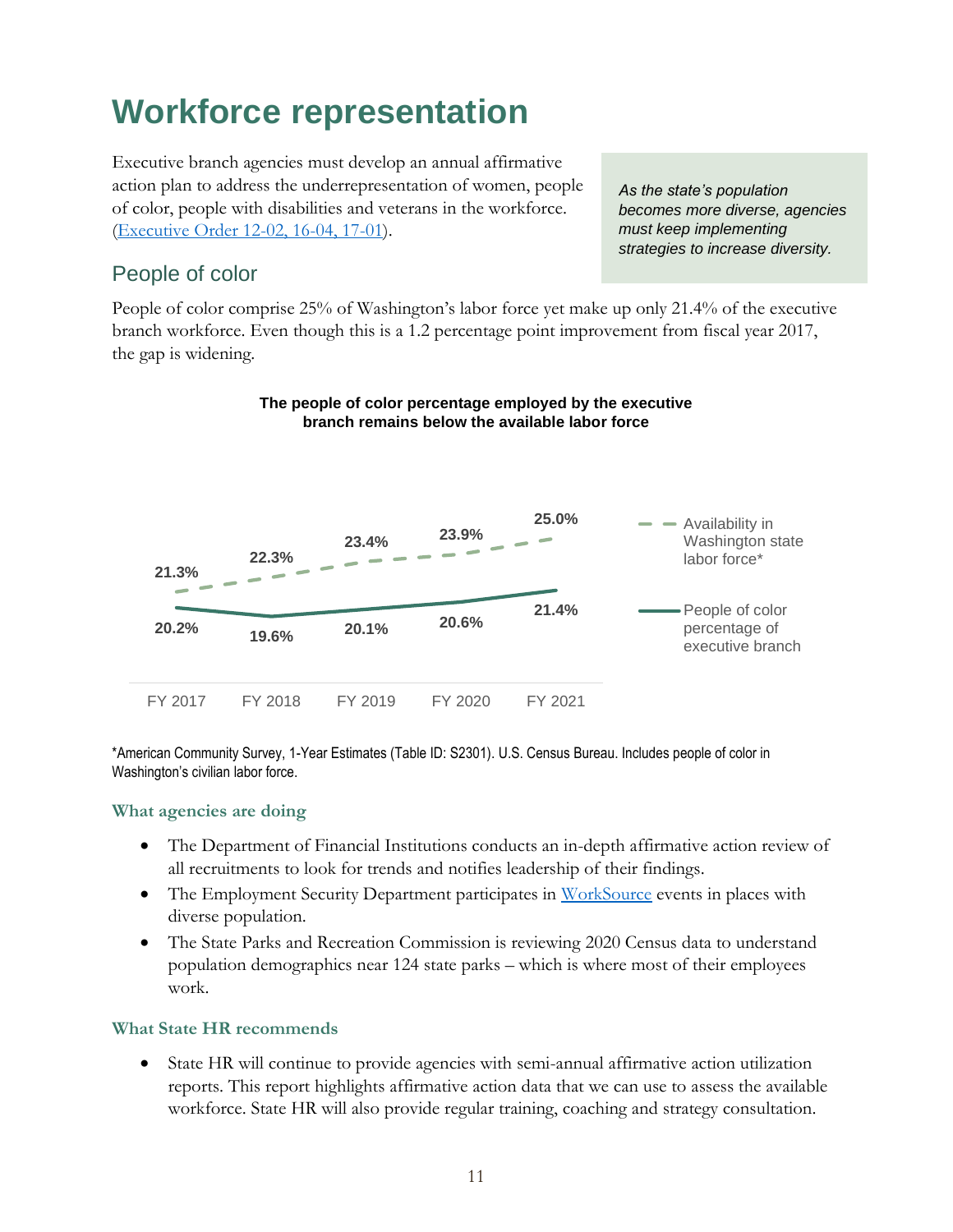- We undertook a significant data improvement effort in 2019 to update our demographic data collection form and the Human Resources Management System data fields to be more accurate and inclusive. The launch of the My Demographics self-service tile within the statewide MyPortal pay and leave application was the final product to increase the accuracy and security of state employee demographic data. We completed Phase one of the MyPortal upgrades October 2020, with Phase two completed in spring 2021.
- State HR is partnering with DES to establish a way to regularly report our collected statewide demographic data for applicants and candidates. This will enhance the state's ability to identify barriers to inclusion and employment with the state.

## Veterans, National Guard and reserve members

In 2019, Inslee signed an [executive order t](https://www.governor.wa.gov/sites/default/files/exe_order/19-01_VeteranAndMilitaryFamily%20.pdf)hat requires agencies to develop employment plans that include veterans, reservists, National Guard members and military spouses.

*Internships are the most common employment strategy that transitioning service members can use to find jobs after they leave military service.*





\*American Community Survey, Public Use Microdata. U.S. Census Bureau. Includes all veterans in Washington's civilian labor force.

Veterans represent 6.8% of the workforce. This exceeds the available labor force. The percentage of veterans represented in the state workforce has decreased during the last five years and continues to trend downward.

Many agencies developed mechanisms to track employment opportunities to help transitioning service members find jobs (17 of 37 agencies reporting). Similarly, 17 agencies have strategies to attract National Guard and reserve members.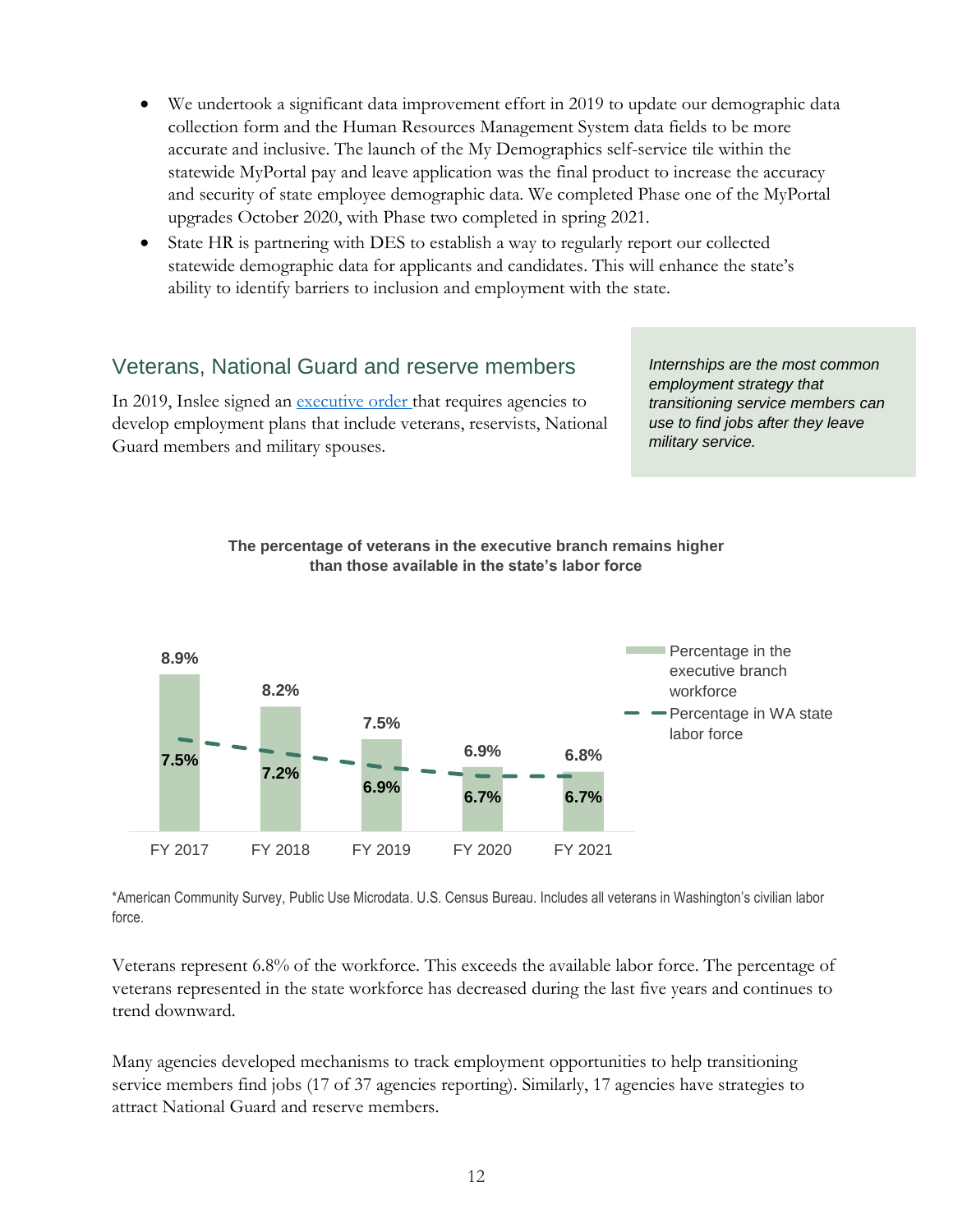#### **What agencies are doing**

- The Department of Ecology, through the Veteran Conservation Corps, enabled 13 veterans and active-duty reservists to continue serving their communities by gaining new skills, certifications and experience in the environmental field. While serving in the program, participants earn a living allowance and an AmeriCorps scholarship.
- The Department of Social and Health Services developed temporary staffing services that hired 21 transitioning military members during the year.
- The Employment Security Department changed the minimum qualifications for entry-level unemployment insurance specialists by encouraging and recognizing an applicant's experience in the National Guard or Reserve.
- The State Lottery Commission highlights that it supports flexible schedules to meet weekend or training obligations that are crucially important for National Guard and reserve members.
- The State Health Care Authority participates in Employer Support of the Guard and Reserve hiring and networking events.
- The Utilities and Transportation Commission provides resources to hiring managers to translate the skills and experience of veterans to the commission's work.

#### **What State HR recommends**

- State HR will continue to promote the Society for Human Resource Management Foundation [Veterans at Work certification,](https://www.veteransatwork.org/) a training course to learn about and better understand employment circumstances and challenges for transitioning military members, veterans and military spouses.
- State HR will continue to advise and support the Veterans Employee Resource Group to increase the veteran and military spouse representation in the state workforce and recognize employee military service.
- We encourage agencies to begin or improve how they document employment opportunities and craft specific strategies to attract and retain National Guard and reserve members.

### Hire more people with disabilities

The governor signed a formal order that requires executive branch agencies to develop an annual employment plan to address the underrepresentation of people with disabilities [\(Executive Order 13-02\)](https://www.governor.wa.gov/sites/default/files/exe_order/eo_13-02.pdf). Agencies submit annual plans to State HR but continue to fall short of the 5% target.

*The percentage of people with disabilities in the workforce increased in fiscal year 2021.*

The percentage of people with disabilities in our workforce is 3.8%. This is an increase of more than half a percentage point from the previous fiscal year. While this is a positive trend, the workforce is still below the 6% available in Washington's labor force and below the 5% target that the executive order sets.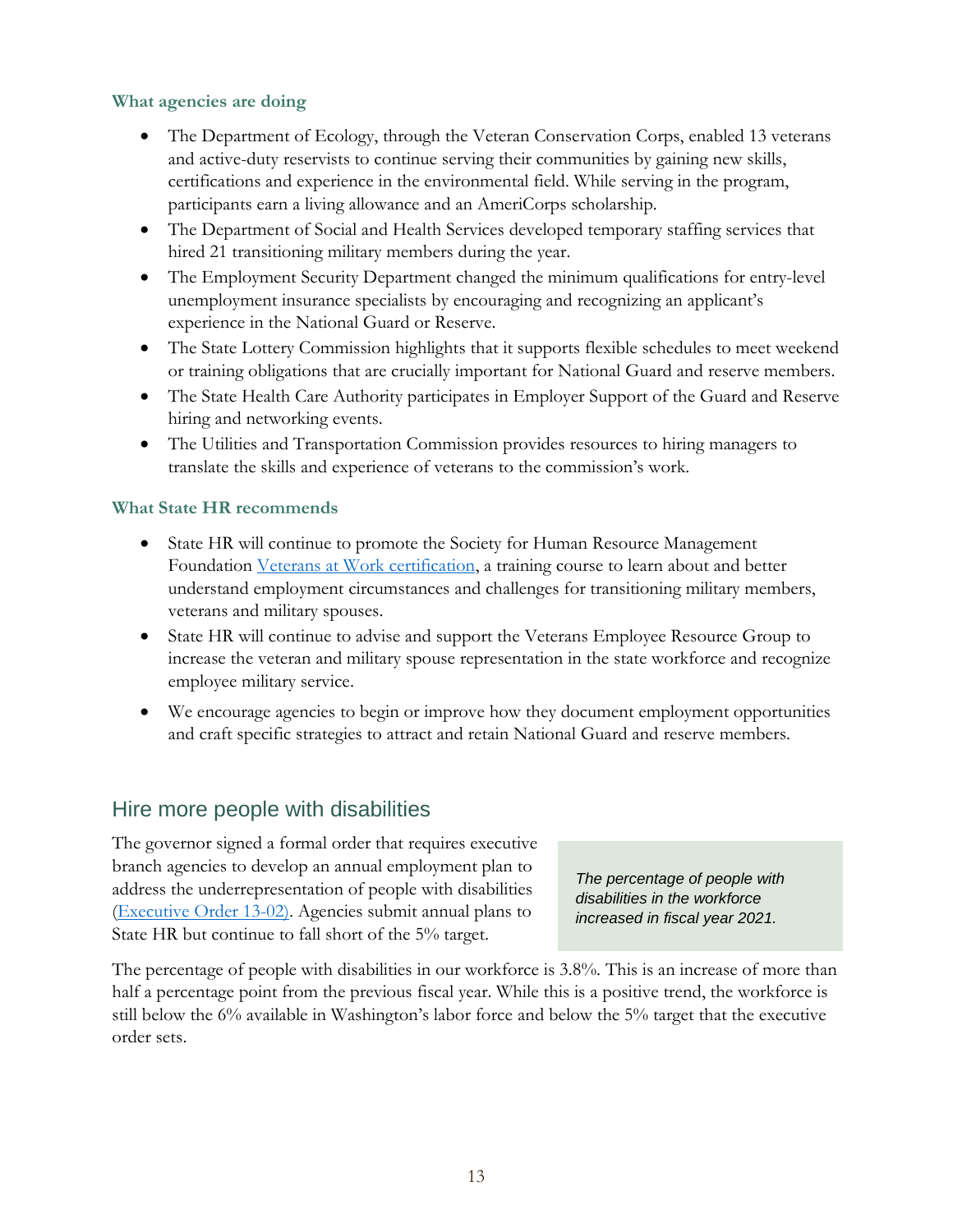

**The percentage of people with disabilities employed by** 

\*American Community Survey, 1-Year Estimates (Table ID: S2301). U.S. Census Bureau. Includes Washington civilian labor force.

People with disabilities are closer to aging out of the workforce as a group, with a median age of 52, when compared to the entire executive branch (median age of 46). People with disabilities are also retiring at twice the rate of those without a disability (4.1% retirement rate compared to 2.7%).

Agency strategies to encourage disability disclosure include reminding employees to use the My Portal application to update demographics, share workforce data with employees and let them know how we use the data to inform business decisions.

## Involve the Supported Employment program

The [Supported Employment](https://ofm.wa.gov/state-human-resources/workforce-diversity-equity-and-inclusion/persons-disabilities-state-government/supported-employment-state-government-sesg) program provides competitive, paid employment opportunities for individuals with developmental and other significant disabilities.





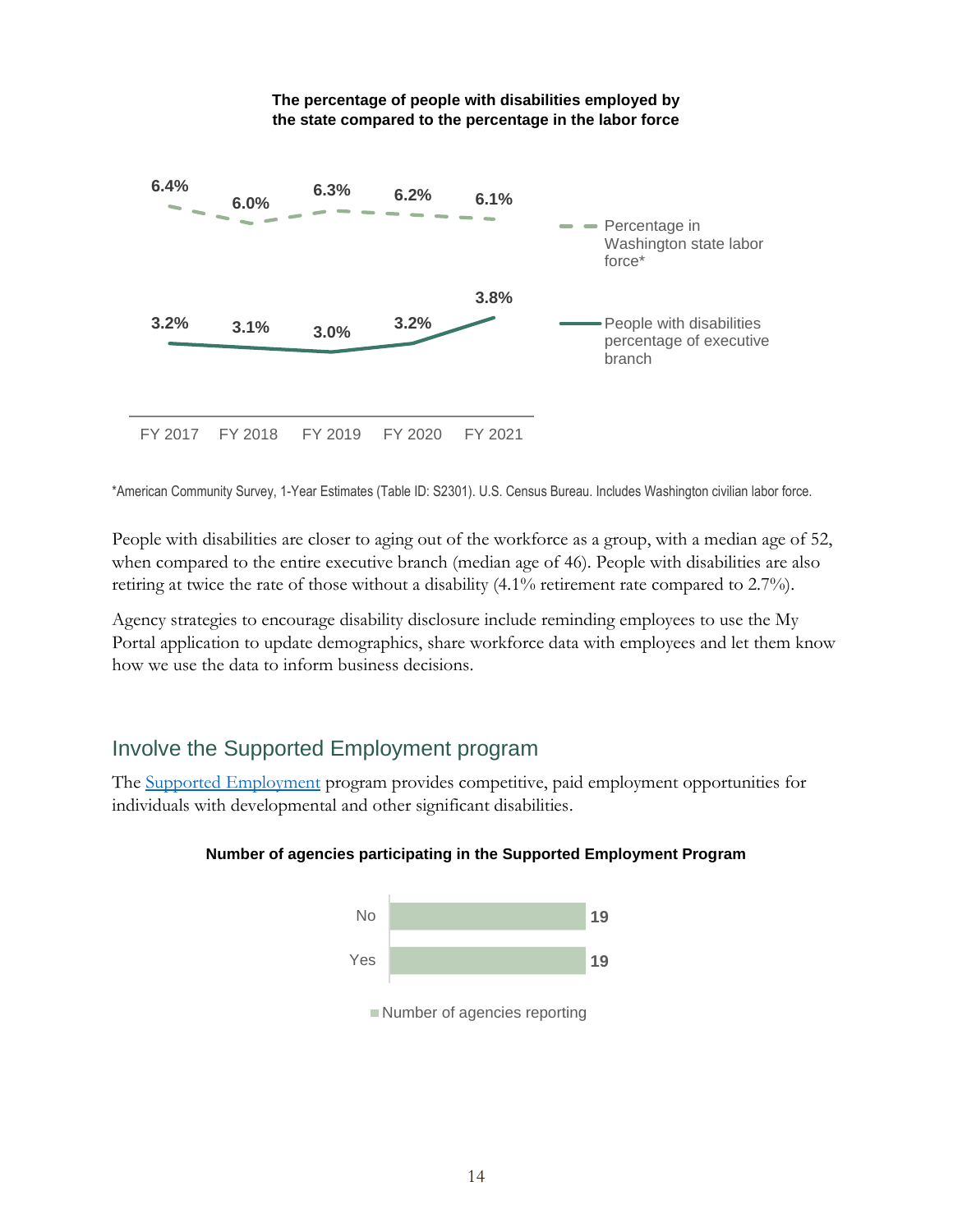#### **What agencies are doing**

- The Employment Security Department modified job announcements to be more inviting and affirming for people with disabilities. It also shares information during new employee orientation about their disability employee resource group and reasonable accommodations.
- The Department of Revenue encouraged employees to self-disclose demographic data, especially their disability status through My Portal. As a result, the department increased the percentage of people with disabilities from 2.8% in fiscal year 2019 to 4.9% in fiscal year 2021. The goal is to reach or exceed the 5% statewide target.
- The Department of Corrections tells employees how they use demographic data to make informed business decisions. They believe that complete and accurate data will help the agency make more equitable choices.
- The Department of Natural Resources works with leaders to provide American Sign Language interpreters in all staff meetings and at public engagement events.

#### **What State HR recommends**

- Participate in the [Supported Employment Program.](https://ofm.wa.gov/state-human-resources/workforce-diversity-equity-and-inclusion/persons-disabilities-state-government/supported-employment-state-government-sesg)
- Provide or find training for hiring managers and supervisors to remove barriers in the hiring process (now required by State HR [Directive 20-02\)](https://www.ofm.wa.gov/sites/default/files/public/shr/Directives/WorkforceDiversityDirective.pdf) and analyze current position description language and required job qualifications.
- Provide training for managers and supervisors on reasonable accommodations.
- Establish stronger relationships with the Division of Vocational Rehabilitation and the Department of Services for the Blind to obtain resources for recruitment and retention.
- Re-survey employees to improve the integrity of disability representation data.
- Increase engagement in agency employee resource groups and the enterprise Disability Inclusion Network business resource group.

## LGBTQ+ community

LGBTQ Inclusion and Safe Places Initiative, [Directive 16-](https://www.governor.wa.gov/sites/default/files/directive/dir_16-11_0.pdf) [11,](https://www.governor.wa.gov/sites/default/files/directive/dir_16-11_0.pdf) charges Washington state cabinet and small-cabinet agencies to support an LGBTQ+ employee resource group, a best practices committee, and Safe Place Program development. The Safe Place Program identifies safe and secure spaces where LGBTQ+ community members can wait for police assistance.

*Sexual orientation and gender identity data is exempt from public disclosure requests on an individually identifiable level.*

```
Agencies began measuring X/non-binary and LGBTQ+ representation in the workforce in 2020. In 
fiscal year 2021, 1.7% of the workforce identified as LGBTQ+, while .14% identified as Gender X.
```
Agencies continue to make progress on LGBTQ+-related matters such as gender-affirming restroom language in their policies. The number of agencies reporting such policies increased from eight in fiscal year 2020 to 12 in fiscal year 2021.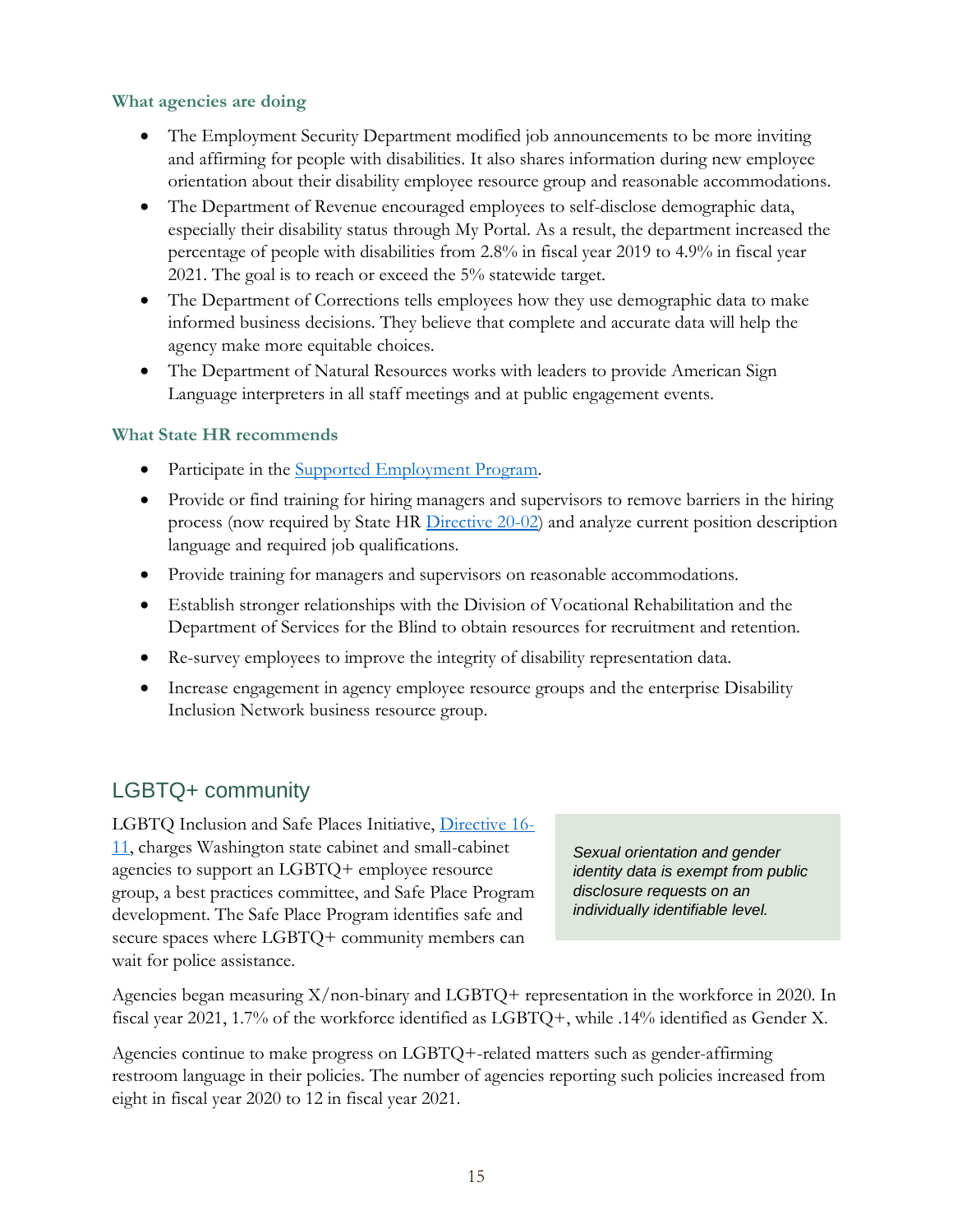#### **Number of agencies with policies related to inclusion of LGBTQ+ employees**



#### **What agencies are doing**

- The Department of Veterans Affairs (VA) recently registered and was recognized by the Olympia Police Department in the Safe Olympia Program, which educates residents and visitors that hate- and bias-based crimes will not be tolerated in the workplace and VA facilities.
- The Department of Health changed all multiple-person restrooms to gender affirming restrooms and all single-occupancy restrooms to gender neutral restrooms.
- The Military Department replaced gender specific signs in some of their restrooms.
- The Attorney General's Office's DEI policy specifically addresses principles of respect and support for each employee's gender identity. This includes a statement that all employees and members of the public are welcome to use any room or space that corresponds with their gender identity.
- The Utilities and Transportation Commission provides "inclusive communication and gender pronouns" training.

#### **What State HR recommends**

- State HR will continue to advise and support the Rainbow Alliance and Inclusion Network as they work with agencies to identify best practices to provide safe and inclusive environments for LGBTQ+ employees. This includes facilitating panel format training and publishing inclusive LGBTQ+ guidelines.
- State HR recommends that agencies use best practices guides to improve inclusive environments for LGBTQ+ employees. These include: [Use of Pronouns in External](https://ofm.wa.gov/sites/default/files/public/shr/Diversity/BRGs/Pronouns%20Compilation%20Best%20Practices.pdf)  [Communication](https://ofm.wa.gov/sites/default/files/public/shr/Diversity/BRGs/Pronouns%20Compilation%20Best%20Practices.pdf) and [Recommendation: Including a Gender X Option on Forms.](https://lgbtq.wa.gov/sites/default/files/2020-12/X-Nonbinary.pdf)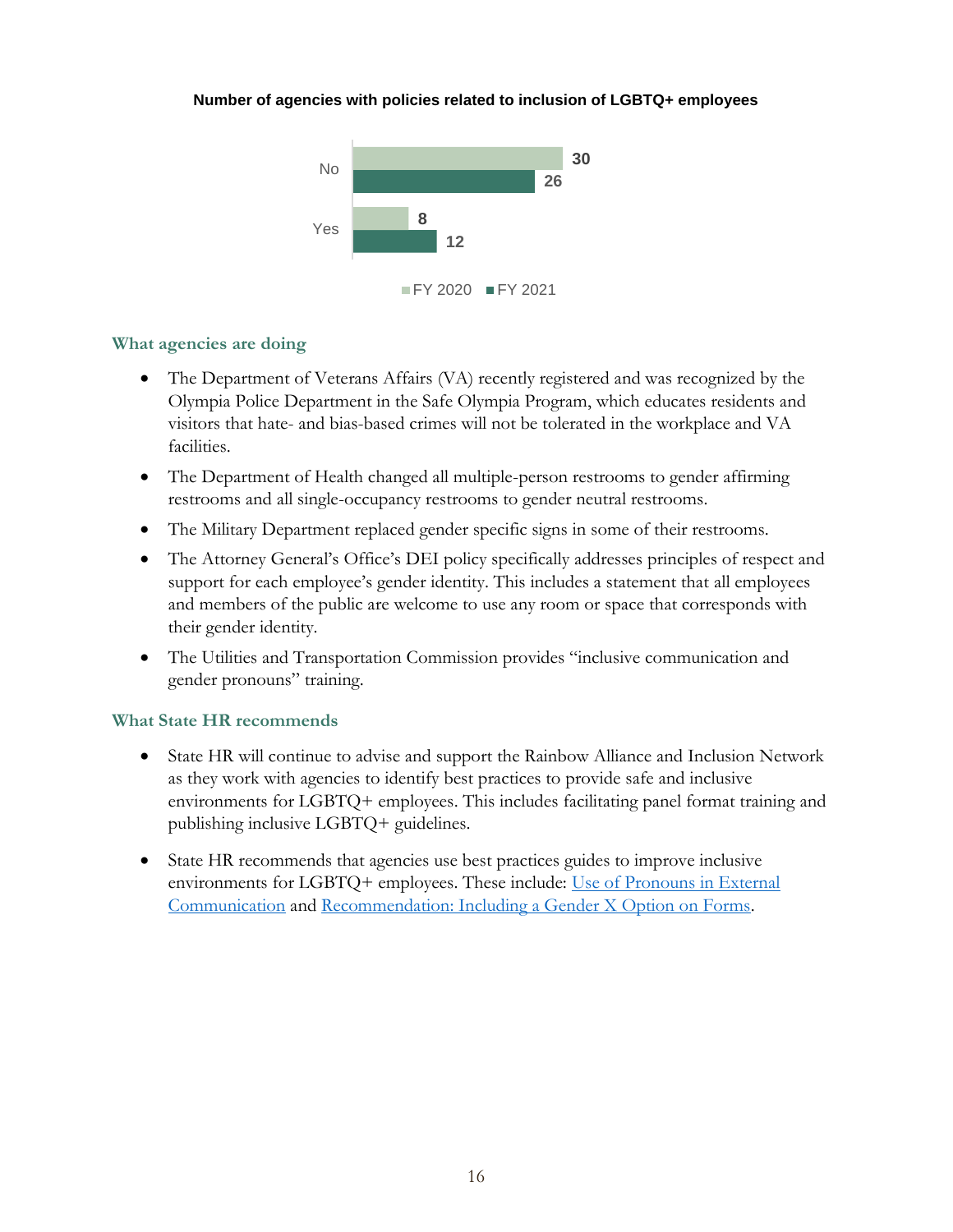## <span id="page-17-0"></span>**Job seeker and candidate experience**

Agencies should build trust with job seekers and candidates by designing a hiring process that maximizes human connection.

Agencies reported the following strategies to make sure job seekers and candidates have a positive experience during the hiring process:

- Communicate with candidates (25 of 38 agencies reporting)
- Train employees (9 of 38 agencies reporting)
- Improve job announcements and job descriptions (7 of 38 agencies reporting)

### Practice communication skills

Communication is the most mentioned strategy that can create a positive experience for job seekers and candidates. It is important to communicate the recruitment timeline, the job, the interview process, sample questions, what to expect and how to prepare. Don't forget to personally notify candidates who are not selected. Many agencies use social media to communicate with diverse candidates: LinkedIn, Twitter and websites such as Indeed, Handshake and YouTube.

### Recruit candidates from historically marginalized populations

Agencies use a variety of methods to recruit candidates from historically marginalized populations. For the most part, agency recruitment methods do not differ based on the diverse group. However, a majority stated that their outreach has targeted specific groups such as ethnic communities, veterans and college students. Agencies use statewide business resource groups (23 of 38 agencies responding) for outreach. Telework and virtual interview options have helped agencies expand recruitment efforts statewide and reach diverse communities across Washington.

### 'Difficult to fill' job groups

Many agencies report difficulties filling positions in the healthcare, information technology and environmental career fields, among others. Some of the most common perceived difficulties were high educational and experience requirements, salary competition from the private sector and where a job is geographically located. Information technology, officials and administrators, and office and clerical [job groups](https://ofm.wa.gov/state-human-resources/workforce-data-planning/workforce-planning/job-groups) were the hardest to fill.

*Communication is the most mentioned strategy to create a positive experience for job seekers and candidates.*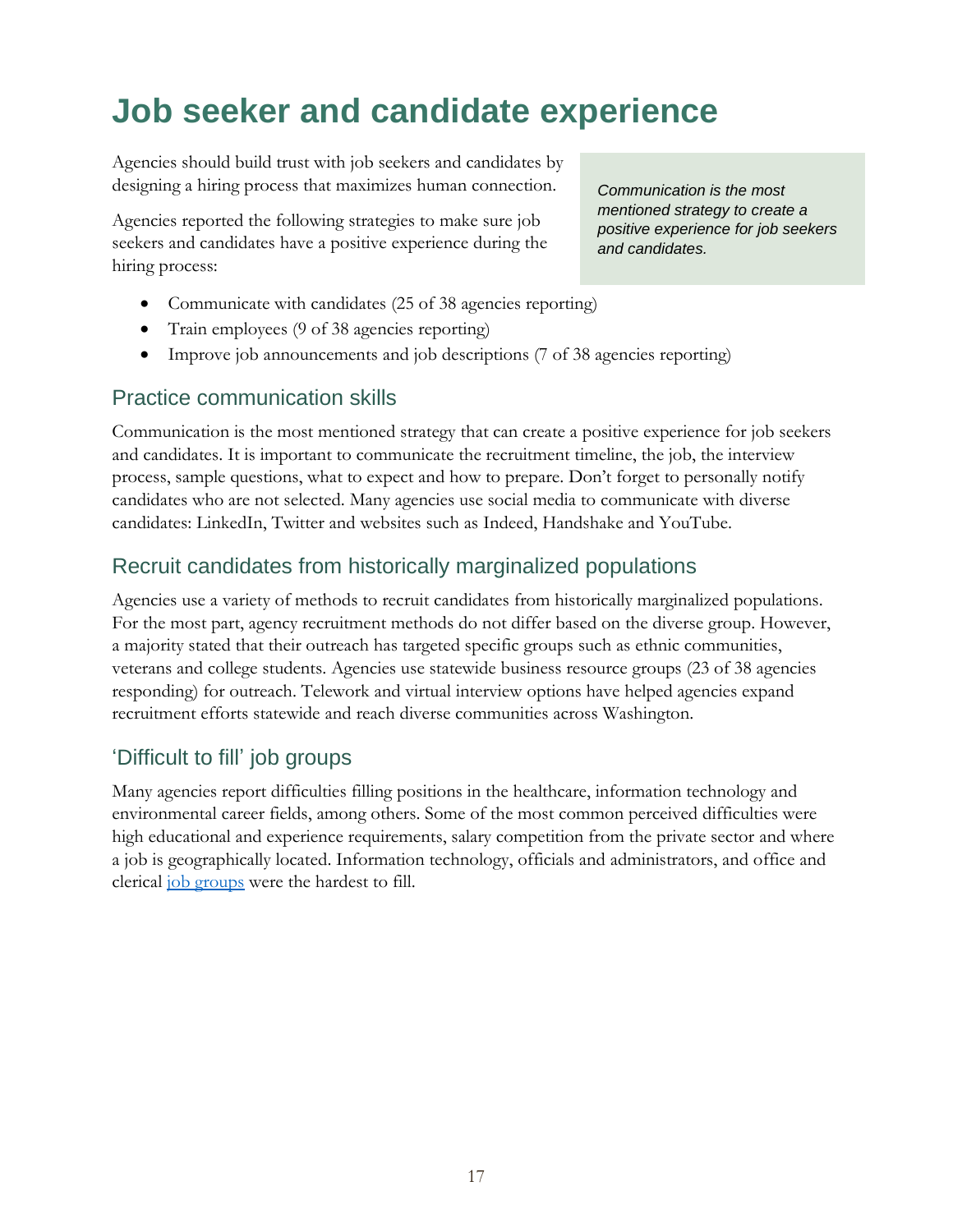

#### **Recruitment and retention efforts focus on these job groups**

Number of agencies reporting

### What agencies are doing

- The Department of Revenue created a training, "How to Get Hired by the State" for veterans and military family members. The department also created a [two-minute video](https://www.youtube.com/watch?v=E1QBKkNZet8) encouraging employees to recruit talent by using their social networks to promote the agency. Their philosophy is that 1,200 recruiters are better than three recruiters.
- Deaf and Hard of Hearing Youth provides a pre-interview tour of their campus as well as information about pay, leave and benefits.
- The State Lottery Commission meets with candidates before the interview to make sure there won't be technology glitches during the interview.
- The Department of Licensing keeps applications of viable candidates who were not selected and invites them to apply for other job openings.
- The Washington State Patrol created <u>recruiting videos</u> and attends public safety events to promote job openings.
- The Office of the State Auditor has an internship program that employs around 40 interns per year. This gives a diverse group of students the chance to learn more about agency career opportunities.
- The Department of Fish and Wildlife published a Wild Washington Program career connections event [video.](https://www.youtube.com/watch?v=DN9SxXb0w_c) The event explored careers in natural resources.
- Other strategies include requiring diverse hiring panels, developing recruiter training and using the data collected from online recruiting system candidate surveys to improve the hiring process.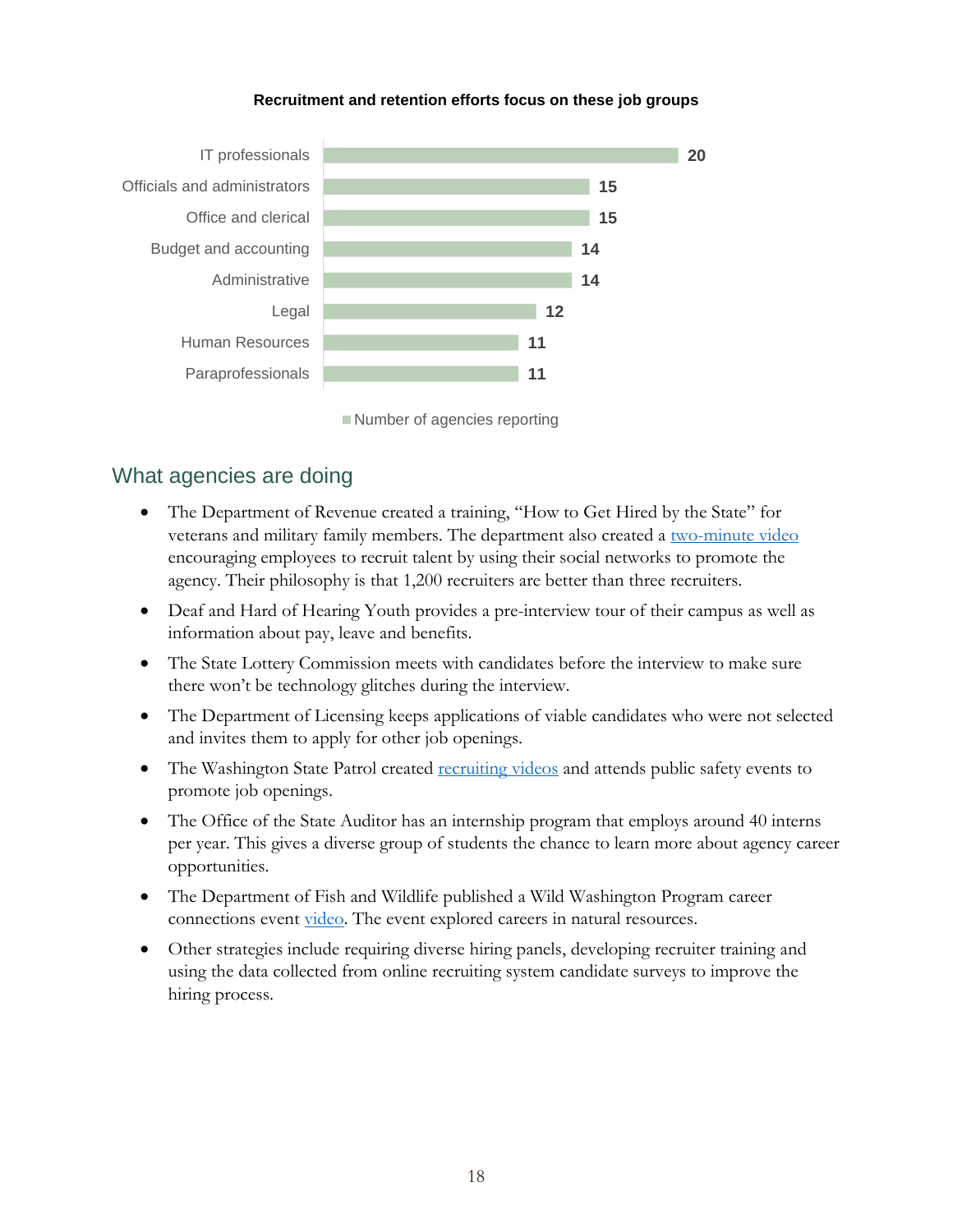## What State HR recommends

- Leverage recruitment tools outside of Careers.Wa.Gov. Casting a wider net using resources such as LinkedIn, career fairs and other job hosting sites can increase the visibility of openings and bring a greater quantity and diversity of applicant pools.
- **Evaluate how to increase occupational flexibility**. What opportunities exist relating to remote or hybrid work?
- **Rethink how you approach recruitments**. Employ strategies to reach unexplored talent pools. The "set it and forget it" style of posting a position and doing no further outreach is not optimal. Work with your communication leads to create persuasive, engaging job postings.
- As employee mobility options increase in the private sector, **agencies must articulate the benefits of state employment**.

## Onboard new employees

An employee's first day of work can be exciting, overwhelming and stressful. That's one reason why it's a team effort to make sure employees get off to a successful start. Hiring managers and HR must collaborate to get an employee onboarded and trained

*Making sure employees get off to a successful start is a team effort.*

as efficiently as possible while also instilling agency values and connecting them with colleagues.

The top three strategies that agencies incorporated in the onboarding process were:

- Make sure new hires know the policies and procedures for raising concerns and filing complaints about their work environment (38 of 38 agencies reporting).
- Encourage managers to create onboarding plans with regular check-ins (32 of 38 agencies reporting).
- Inform new hires about internal and statewide business resource groups (29 of 38 agencies reporting).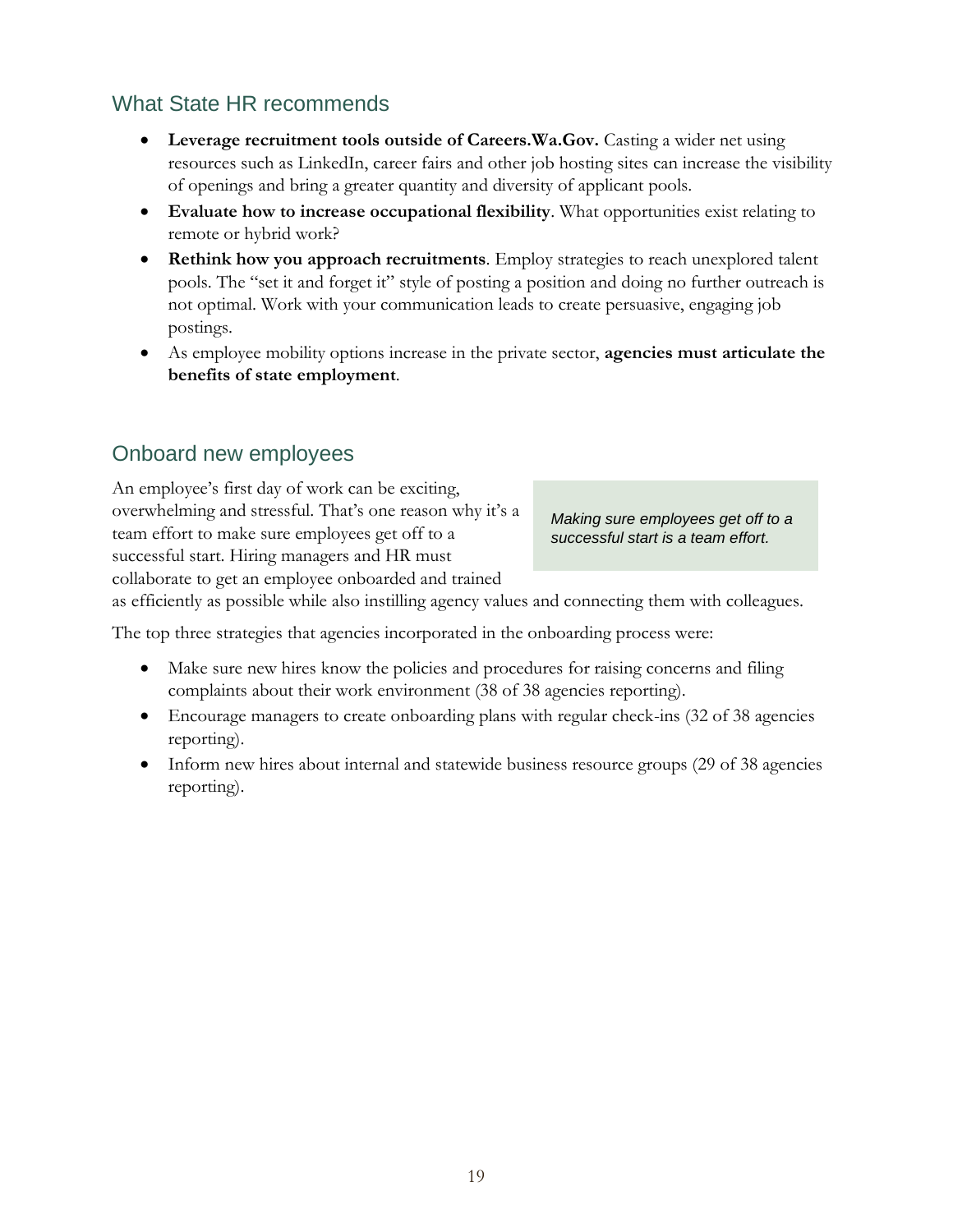#### **Strategies that agencies incorporate into the onboarding process**



Number of agencies reporting

#### **What agencies are doing**

- The Employment Security Department assigns each new employee a buddy (an experienced employee volunteer). Then, the department adds a cohort of new employees and buddies to a Microsoft Teams channel. For the first three months after new employee orientation, each cohort receives weekly assignments through their Teams channel. The assignments are voluntary and focus on either creating connections with teammates or on improving skills and knowledge about the agency. For example, one assignment talks about how to properly use pronouns.
- The Student Achievement Council has a new employee ambassador program. The ambassadors check in with new employees at 30-, 60- and 90-day intervals.
- The Office of The Secretary of State uses a messaging tool called Around the Office. They send new employee welcome messages to all staff through this tool. The messages include a professional and personal biography as well as a photo.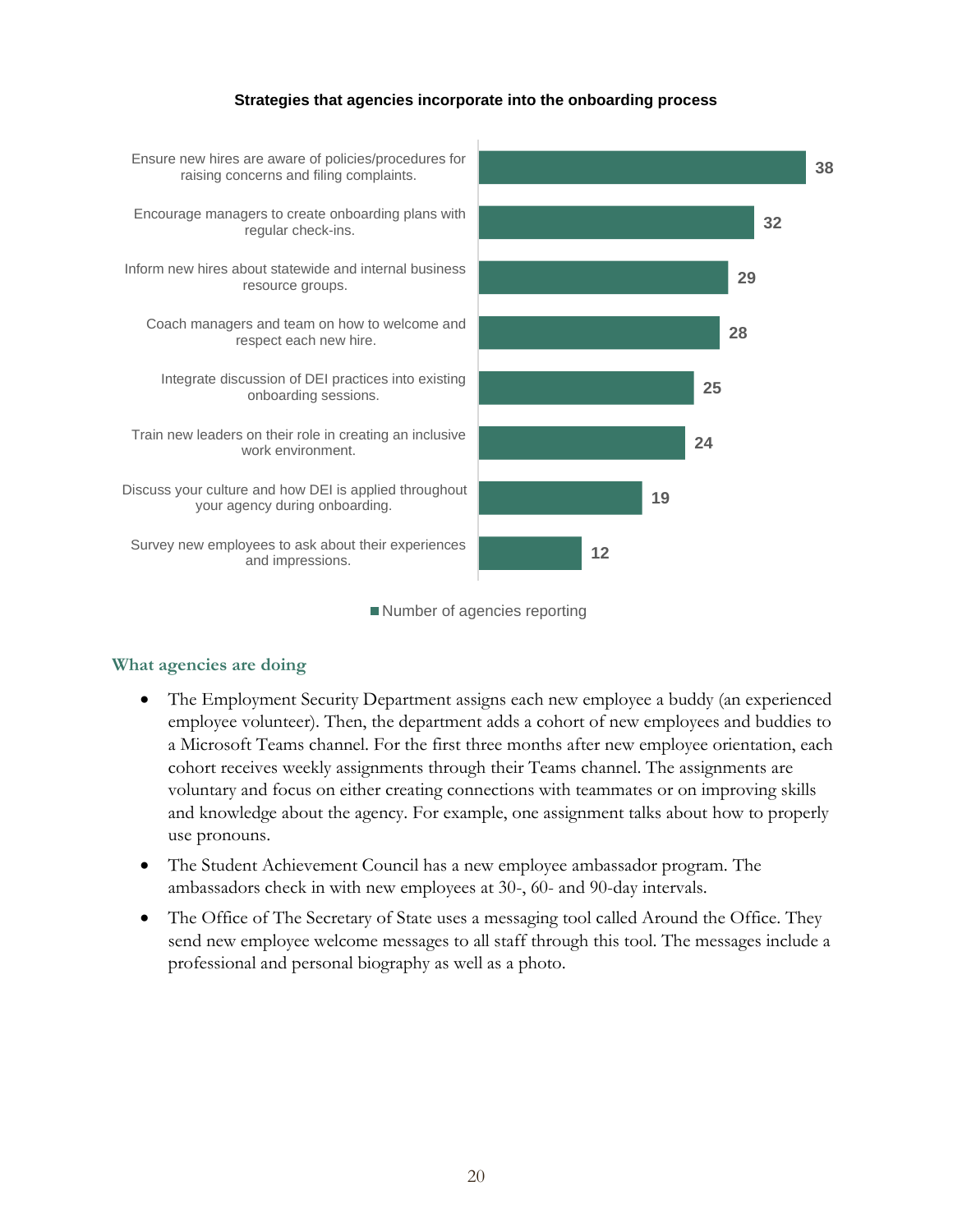## Internal employee resource groups and affinity groups

Employee resource and affinity groups (these are groups based on employee's personal interests) improve employee engagement and enhance diversity, equity and inclusion practices in the workplace.

The common theme among agencies for welcoming people from historically marginalized groups is to promote the statewide business resource groups, employee resource

*Seventeen agencies formed internal employee resource groups or affinity groups to support the varied interests of their employees.*

groups and affinity groups. Many introduce and encourage new employees to join the groups during new employee orientation.

- Support statewide business resource groups (24 of 38 agencies reporting)
- Encourage employee participation in statewide business resource groups during new employee orientations (12 of 38 agencies reporting)
- Encourage employee participation in internal employee resource groups (11 of 38 agencies reporting)

The state of Washington has six **business** resource groups statewide:

- Blacks United in Leadership and Diversity (BUILD)
- Disability Inclusion Network (DIN)
- Latino Leadership Network (LLN)
- Rainbow Alliance and Inclusion network (RAIN)
- Veteran's Employee Resource Group (VERG)
- Washington Immigrant Network (WIN)

Seventeen agencies formed or continued to host internal groups such as these to support the interests of their employees. The groups can be as unique and varied as the workforce. They include DEI, veterans, LGBTQ+, specific ethnic groups, disabilities, caregivers of children with special needs, health and wellness, hobbies and professional development.

#### **Number of agencies with internal employee resource groups or affinity groups**

![](_page_21_Figure_17.jpeg)

Number of agencies reporting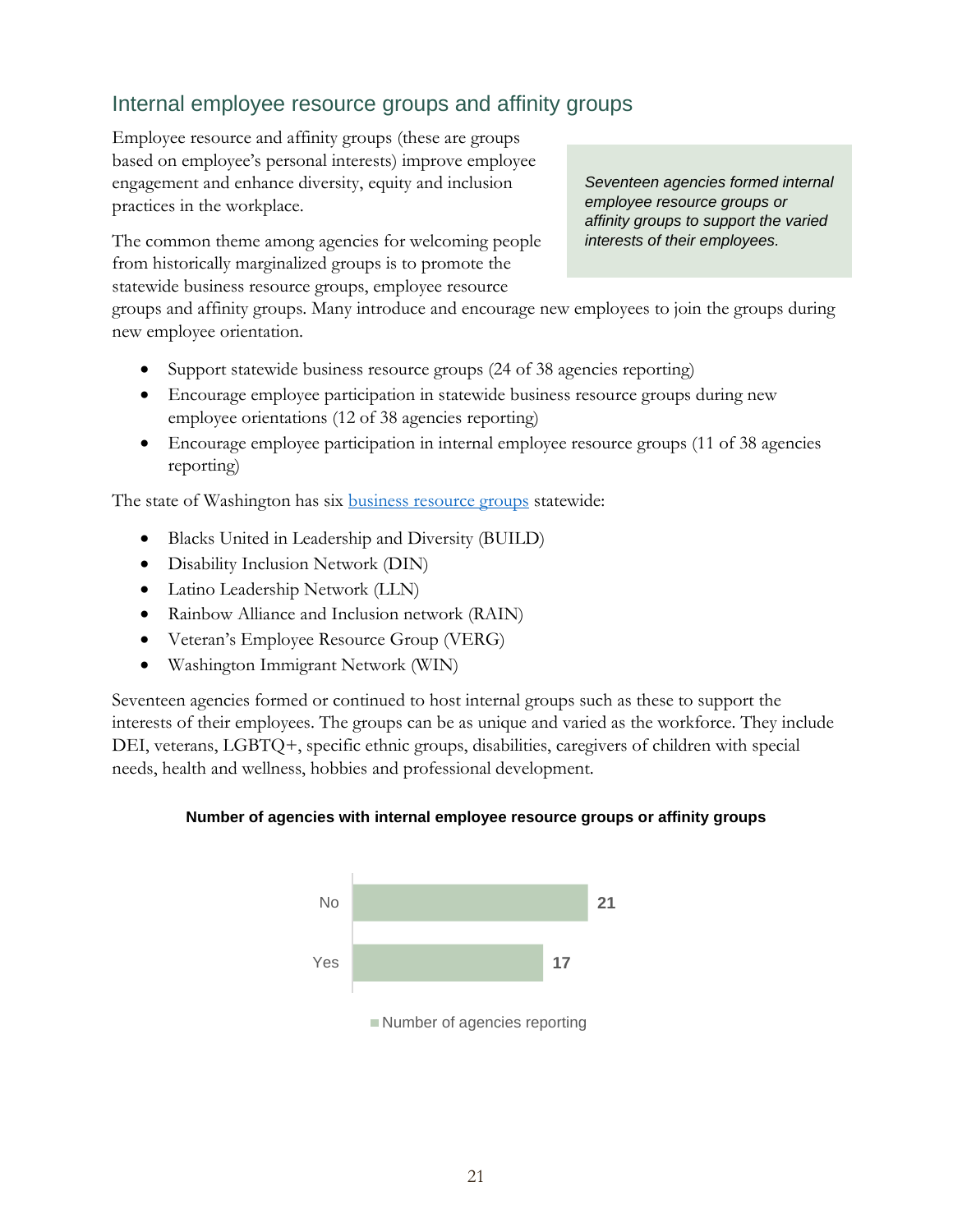![](_page_22_Figure_0.jpeg)

#### **Types of internal employee resource groups and affinity groups**

Number of agencies reporting

#### **What State HR recommends**

- State HR will continue to support agencies as they form and host internal employee resource groups.
- State HR will continue to educate agencies about the distinction among business resource groups, employee resource groups and affinity groups and their function within the agency.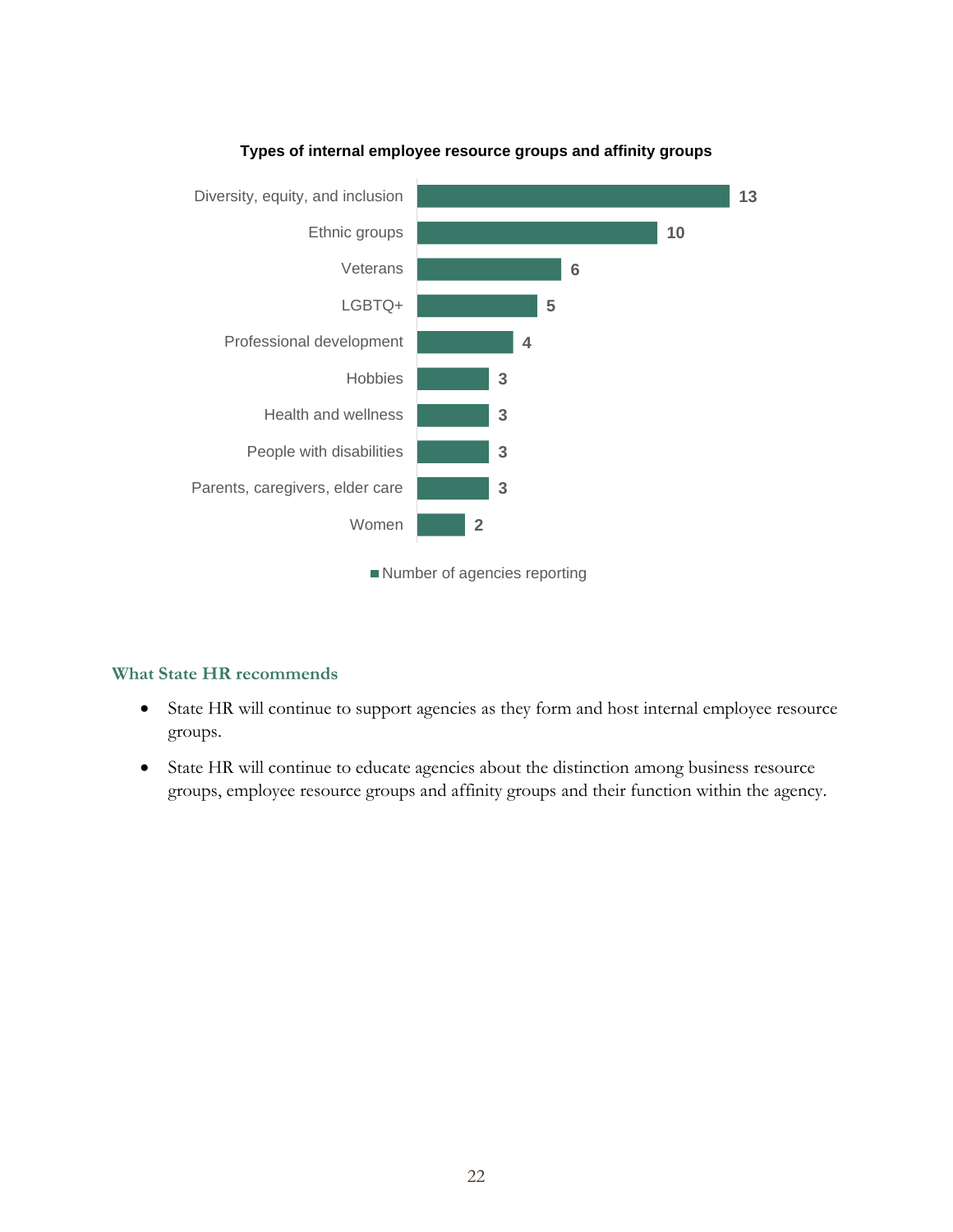## <span id="page-23-0"></span>**Employee development and performance evaluation**

## Succession planning

State HR launched a Succession [Planning Toolkit](https://ofm.wa.gov/sites/default/files/public/shr/WorkforceData/Successionplanning/SPToolkit_EB1.pdf) in 2020 to help agencies develop succession plans to support employees to improve their skills and get promoted. Succession plans typically include individual development plans, mentoring programs, developmental job assignments and training programs.

*While some employees are happy to stay in their role for many years, others are motivated to improve their skills and promote.*

State HR published a [succession planning dashboard](https://ofm.wa.gov/state-human-resources/workforce-data-planning/workforce-planning/levels-workforce-planning) that provides agency workforce data to help identify, assess and develop agency succession plans. The dashboard focuses on age and tenure groups related to succession planning indicators.

Several agencies report that they are creating succession plans (9 of 38 agencies reporting).

#### **Number of agencies with a succession planning process**

![](_page_23_Figure_7.jpeg)

#### **What agencies are doing**

- After participating in the State HR succession planning pilot program, the Department of Labor and Industries used 'lessons learned' and best practices from research and other state and local government agencies to develop a succession plan.
- The Department of Social and Health Services launched an employer of choice project team that will collect and analyze workforce data and then develop a succession plan.
- The Department of Ecology created succession planning tools for guidance, discussion and use.
- The Board of Industrial Insurance Appeals posted their succession planning process on the intranet. It includes steps employees may take to become a more competitive candidate. The agency also offers information sessions to encourage employees to apply.
- The Liquor and Cannabis Board provides training, regular performance evaluations and promotes discussions between supervisors and employees on career development goals.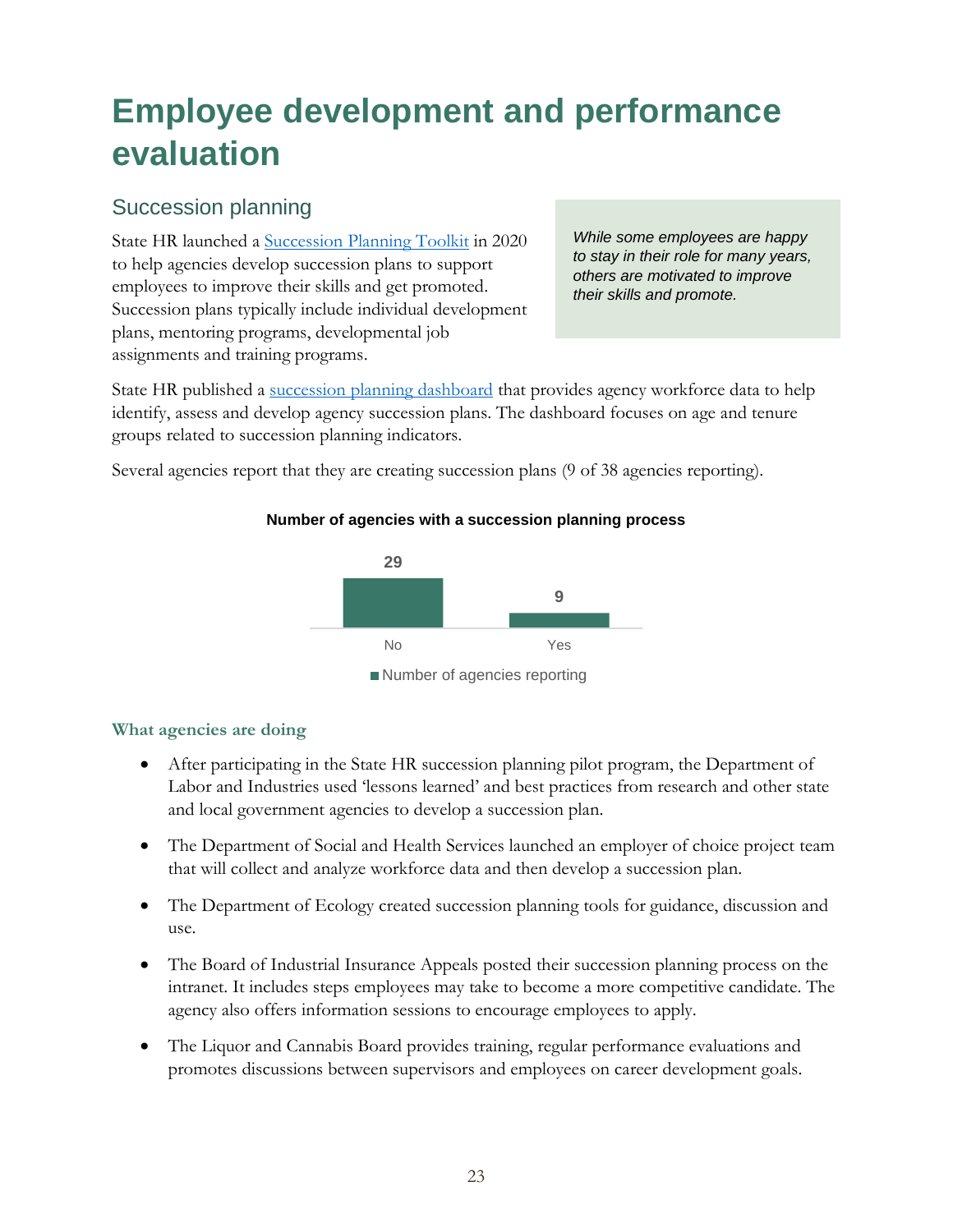#### **What State HR recommends**

State HR will continue to improve the [Succession Planning Toolkit](https://ofm.wa.gov/state-human-resources/workforce-data-planning/workforce-planning/levels-workforce-planning) to help agencies align their staffing and leadership needs with their goals.

### Performance management

Supervisors manage their employees' performance development plans, or PDPs. These documents help the employee measure their competencies and expectations in the job. A state law requires supervisors to give classified employees performance feedback at least annually (WAC 357-37). Many agencies also provide employee reviews for exempt and management service employees.

*Increased remote work has accelerated a trend toward more frequent feedback and greater focus on career development.*

#### **Agencies report that most employees have current evaluations, expectations and position descriptions**

![](_page_24_Figure_6.jpeg)

#### **What agencies are doing**

- Increase emphasis on coaching and ongoing feedback to help employees improve and grow.
- Solicit feedback from multiple sources.
- Use employee skill sets, recognize their successes and encourage them where they falter.
- Accurately assess performance and make sure it's strategically aligned with an employee's job description.

#### **What State HR recommends**

- Investigate and collaborate with other stakeholders to develop an automated performance management tool.
- State HR and multiple agencies continue to use insights from the employee engagement survey to improve the employee development and evaluation process.
- Continue marketing the [Choice Performance Confirmation Program](https://ofm.wa.gov/state-human-resources/workforce-data-planning/employee-performance-management/choice-performance-confirmation-program) to increase participation.
- Continue to provide performance management resources.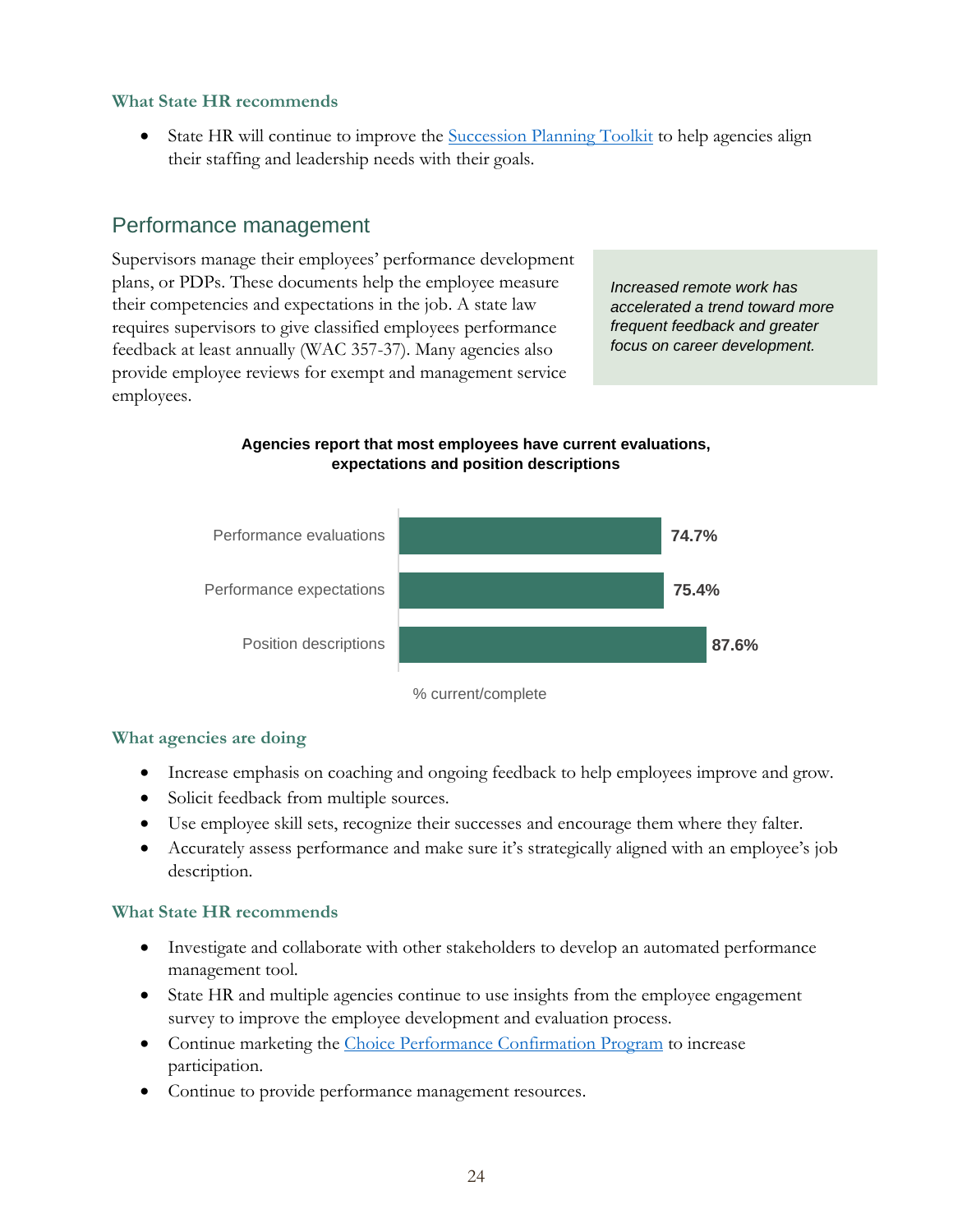## Required training

Employees are required to participate in required training and development ( [WAC 357-34](http://apps.leg.wa.gov/WAC/default.aspx?cite=357-34) and [Executive Order 12-](http://www.governor.wa.gov/sites/default/files/exe_order/eo_12-02.pdf) [02\)](http://www.governor.wa.gov/sites/default/files/exe_order/eo_12-02.pdf):

- Diversity, inclusion and equal employment opportunity
- Sexual harassment awareness and prevention
- Supervisor and management development
- Recognizing and mitigating implicit bias

Most agencies follow the guidelines for the frequency of mandatory training. Some agencies, however, require that employees complete the trainings on a more frequent basis.

Agencies used various methods to measure the trainings' impact. Methods include collecting feedback, attendance, rate of completion, complaint/grievance data, engagement survey data and employee productivity.

#### **Number of agencies with a training policy**

![](_page_25_Figure_9.jpeg)

*In addition to employee development, staff are required to participate in several required trainings.*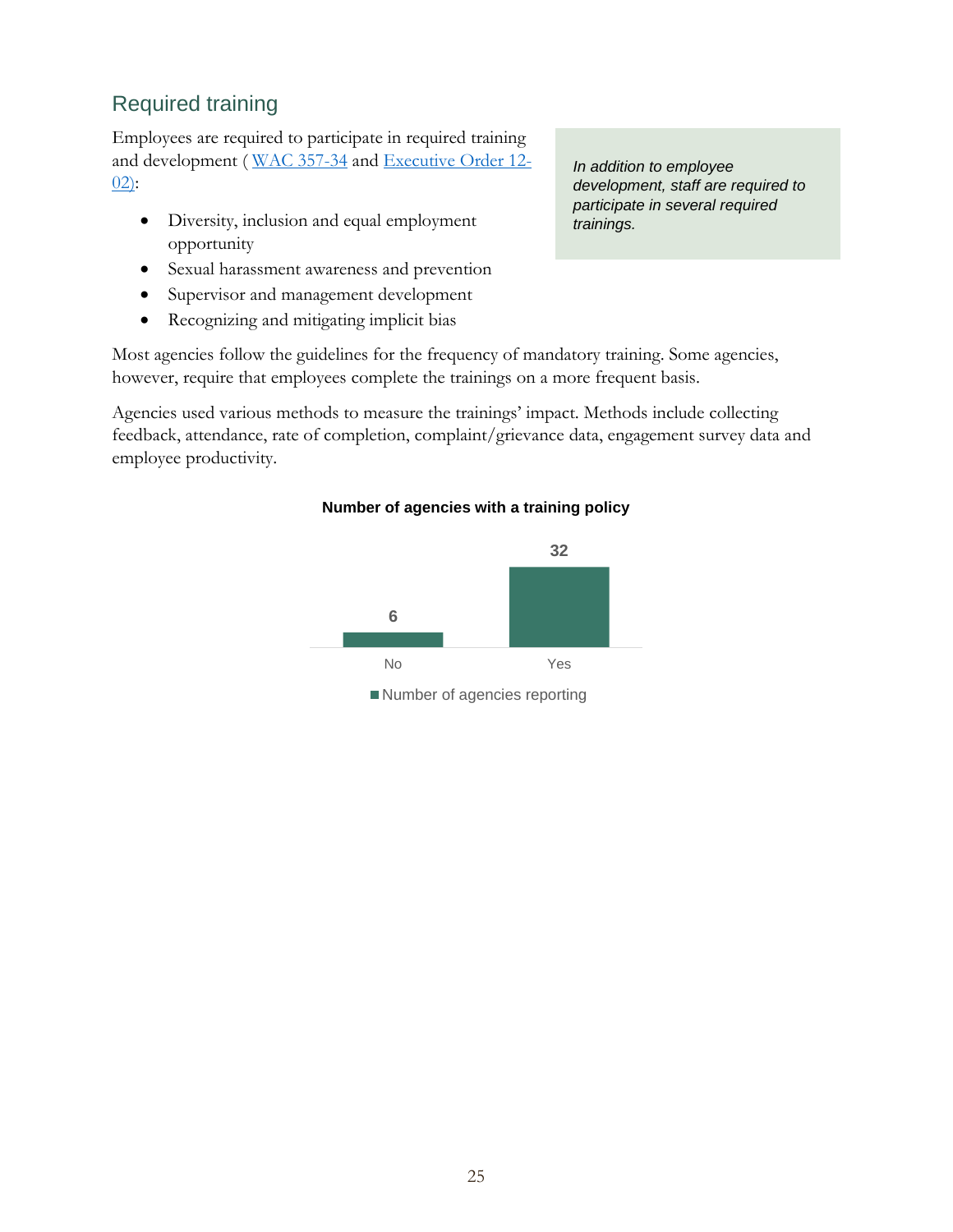## <span id="page-26-0"></span>**Employee experience and retention**

## Employee engagement survey

Since 2006, Washington has conducted an employee engagement survey to collect vital information on its perceived status as an employer. The survey has become a key tool for decision makers. About 66% of the workforce (44,726 state employees), representing 77 agencies, participated in the 2021 employee engagement survey.

*Although COVID-19 continues to pose unique challenges, the employee engagement survey results indicate that state workers are showing continued resilience in adapting to the "new normal."*

Employees continue to experience impacts of the COVID-19 pandemic. Many continue to work remotely (65% of those surveyed) while others provide critical on-site services. Agencies continue to adapt to hybrid work models and assess new ways to collect employee feedback, recognize employees and develop methods for helping employees find meaningful ways to stay connected.

![](_page_26_Figure_5.jpeg)

#### **Agencies chose to focus improvement efforts on these survey questions**

Number of agencies reporting

#### **Survey highlights:**

#### *Highest scoring*

- 88% of respondents felt their supervisors treat them with dignity and respect.
- 84% of respondents indicated they know what is expected of them at work.
- 76% of respondents identified that they find meaning in their work.
- 76% of respondents felt their supervisor gives helpful feedback.

#### *Areas for improvement*

- 61% of respondents indicated they would recommend their agency to others.
- 69% of respondents are satisfied with their job.
- 53% of employees indicated they know how their agency measures success.
- 54% of employees said their agencies help them navigate change.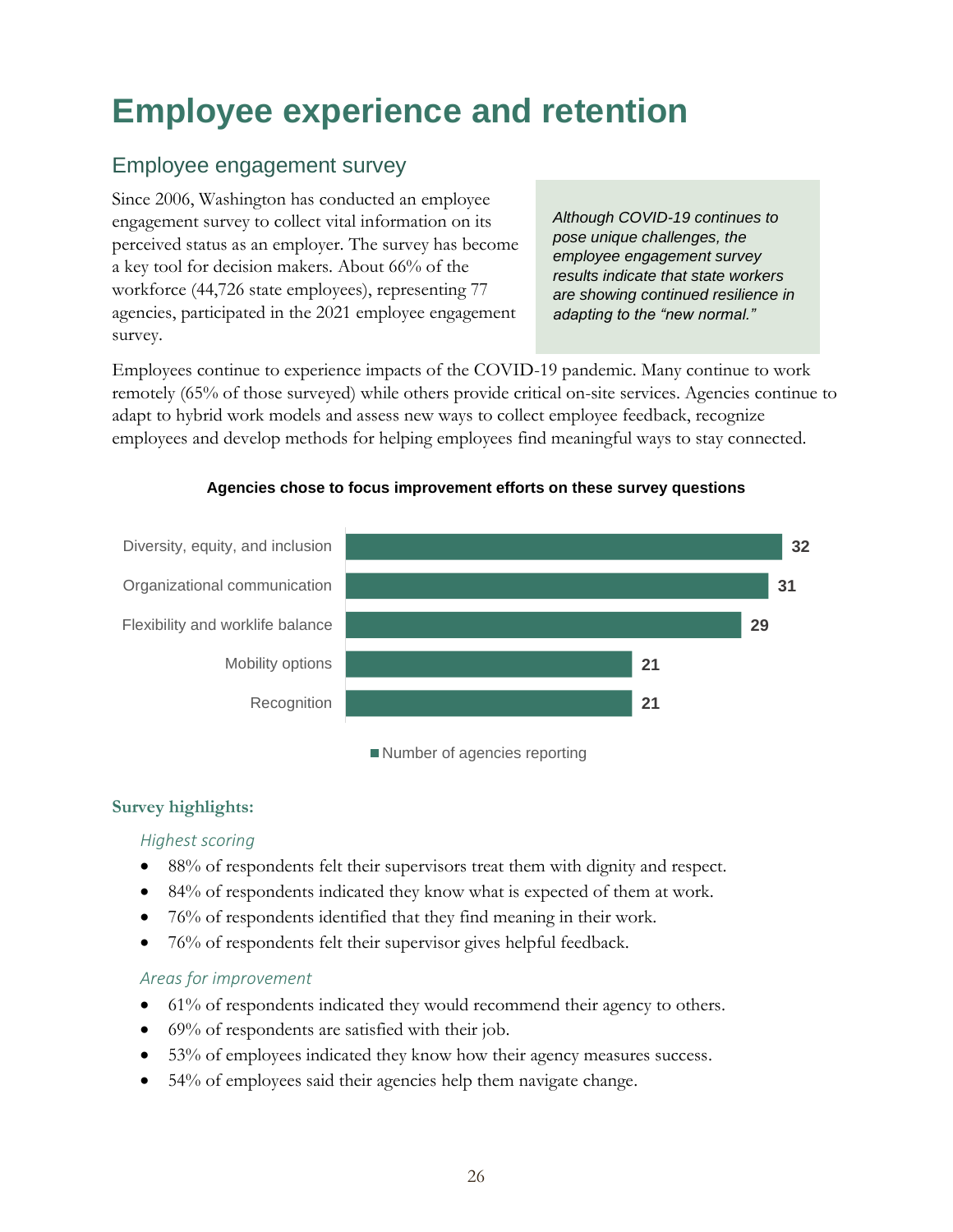Agencies identified inequities among employee engagement responses related to race/ethnicity, LGBTQ+, disability status, age and tenure. Hybrid work models continue to create challenges for employees to connect in meaningful ways.

#### **What agencies are doing**

- The Department of Labor and Industries publishes agency survey results on their Workforce Culture Dashboard. The dashboard is a user-friendly, interactive tool that shows results that include filters by division, program area, region and office. This tool motivates employees to look for ways to improve the work environment.
- The Department of Financial Institutions created a staff recognition policy. The policy created several employee recognition awards including a division award, an employee of the month award and a leadership award.
- Many agencies created listening sessions to gather employee feedback and enhance organizational communication.
- Agencies emphasize the importance of maintaining employee recognition during the pandemic on a weekly, monthly and annual basis.

#### **What State HR recommends**

- State HR will partner with agencies to review and analyze engagement data through a DEI lens. Adding voluntary demographic questions provides an unprecedented visibility into the experiences of diverse groups within our workforce. These may differ from the experiences of the majority.
- State HR will continue to use the [RAMP: A Model of Intrinsic Motivation](https://ofm.wa.gov/sites/default/files/public/shr/RAMP%20Handout.pdf) model to encourage agencies to incorporate intrinsic motivation when they craft engagement strategies.
- State HR will continue to collaborate with agencies to develop a rotating question for 2022 to address and test new ideas or areas of concern.

#### **Additional resources**

• State HR's website provides background and resources pertaining to the State Employee [Engagement Survey.](https://ofm.wa.gov/state-human-resources/workforce-data-planning/state-employee-engagement-survey)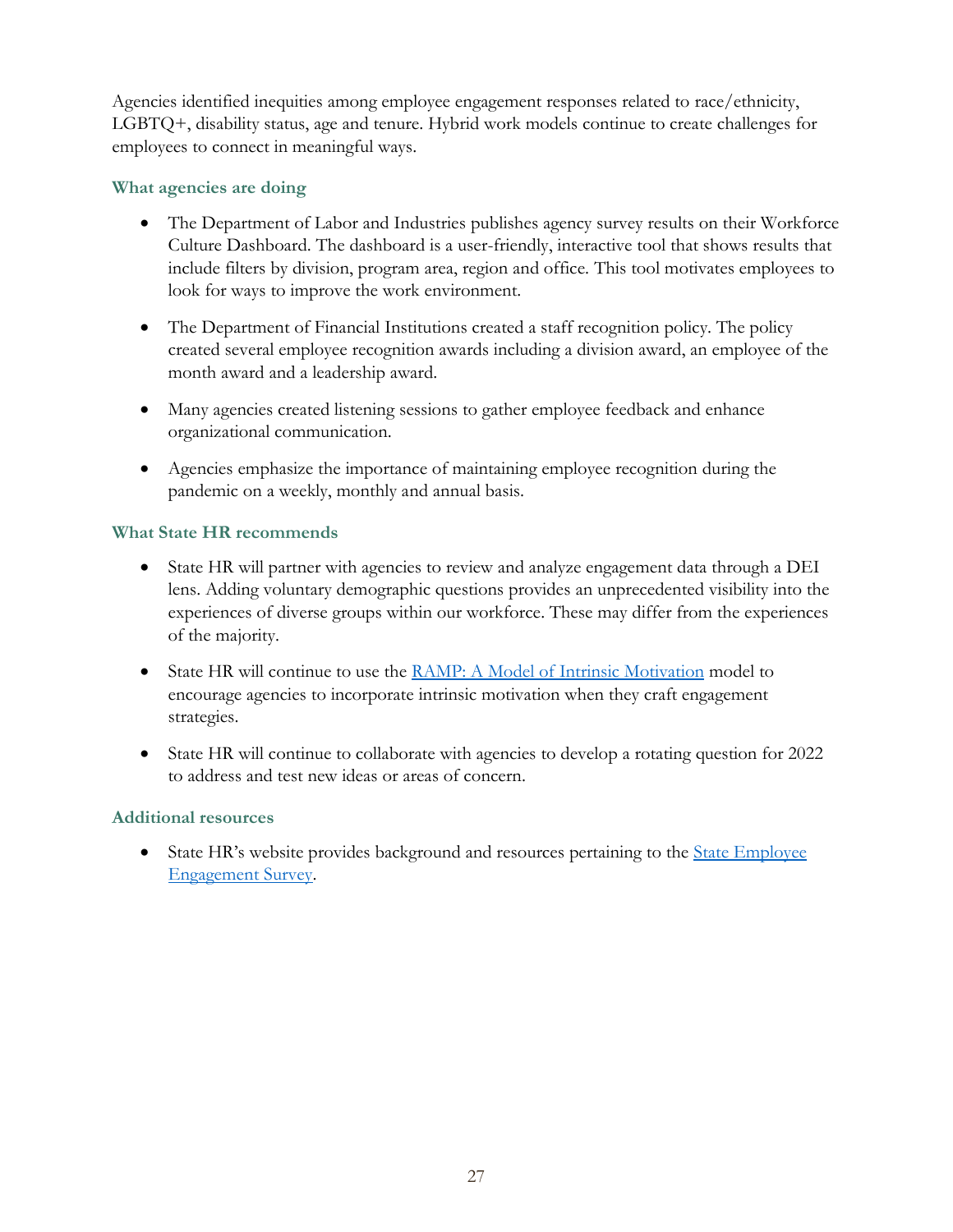### Modern Work Environment

Gov. Jay Inslee directs Washington's modern workplace strategy initiative [\(Executive Order 16-07\)](https://www.governor.wa.gov/sites/default/files/exe_order/eo_16-07.pdf). Led by State HR, the initiative helps agencies identify, experiment with and adopt innovative ways to support business performance by modernizing the physical environment, providing greater workplace flexibility and enabling a more mobile workforce. State HR began collecting eligibility and participation data for telework, flexible schedules and compressed workweeks in 2017.

*Agencies are supporting substantial rates of telework while planning to safely reopen the workplace with hybrid work models.* 

In March 2020, the *Stay Home*, *Stay Healthy* proclamation

directed all Washingtonians to stay home unless they were performing essential work. State agencies were required to rapidly shift in-office workers who *could* work from home *to work* from home so we could reduce COVID-19 risk. The quick pivot to remote work for so many quickly highlighted serious technology gaps and resource shortages that state agencies labored to address through spring and summer 2020.

Record numbers of state employees continue to work remotely full time. Many agencies are exploring how to continue supporting these substantial rates of telework while planning to safely reopen the workplace with hybrid work models.

With such a monumental change in the work environment, agencies implemented many strategies. The two most common strategies were encouraging employees to participate in the Commute Trip Reduction program and marketing modern work strategies when recruiting new employees.

#### **Top six accomplished strategies**

![](_page_28_Figure_8.jpeg)

Number of agencies reporting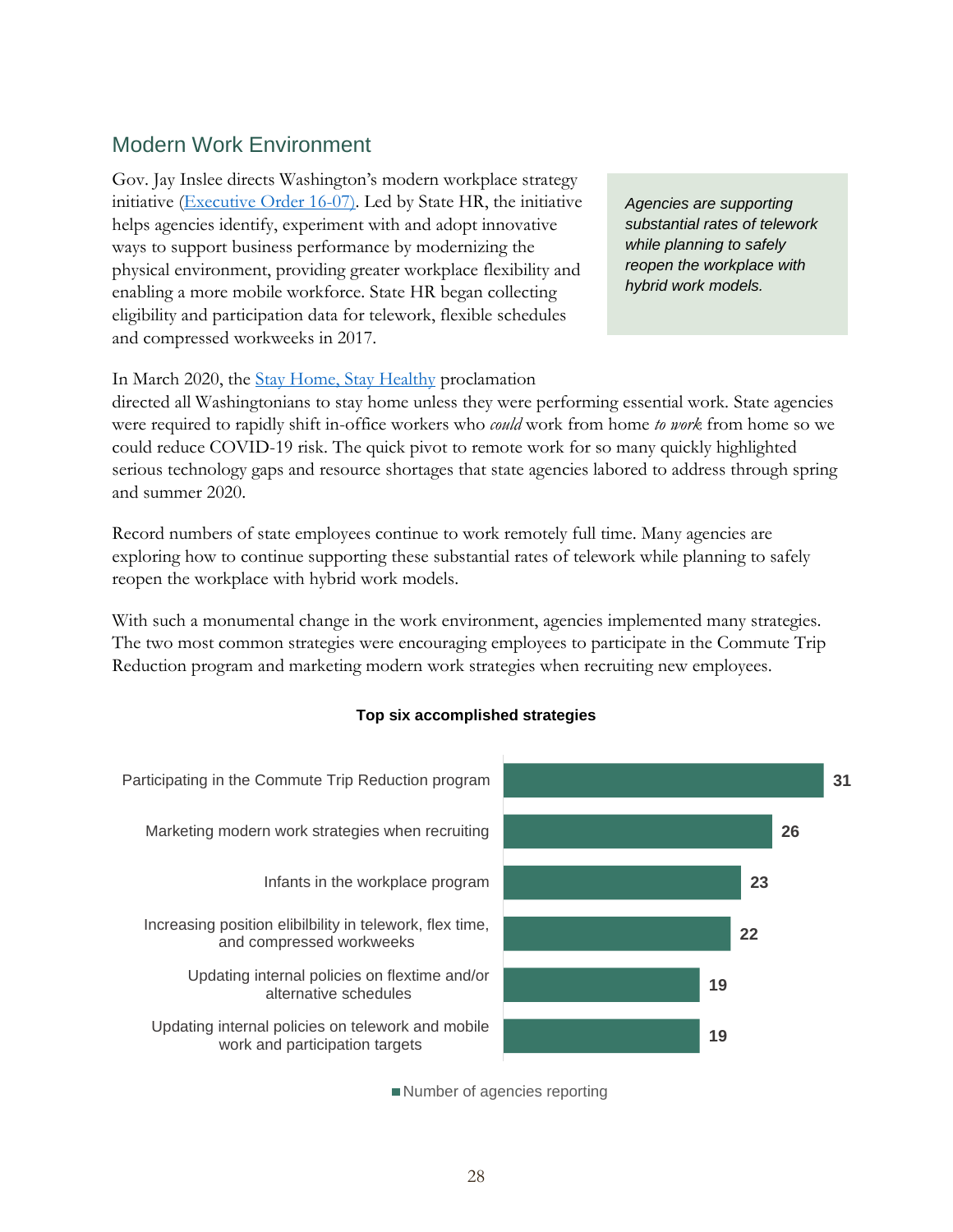Agencies also identified the strategies they are currently implementing. The most common one is to improve telework data integrity in the Human Resource Management System.

![](_page_29_Figure_1.jpeg)

#### **Top five strategies in the process of implementation**

Number of agencies reporting

There are still some barriers for agencies to support a modern work environment. The most frequently mentioned barriers were the type of work, dependence on paper files and meeting customer needs. Other barriers include access to high-speed internet, ergonomic working spaces at home and building cohesive teams.

![](_page_29_Figure_5.jpeg)

#### **Top five barriers to implementing a modern work environment**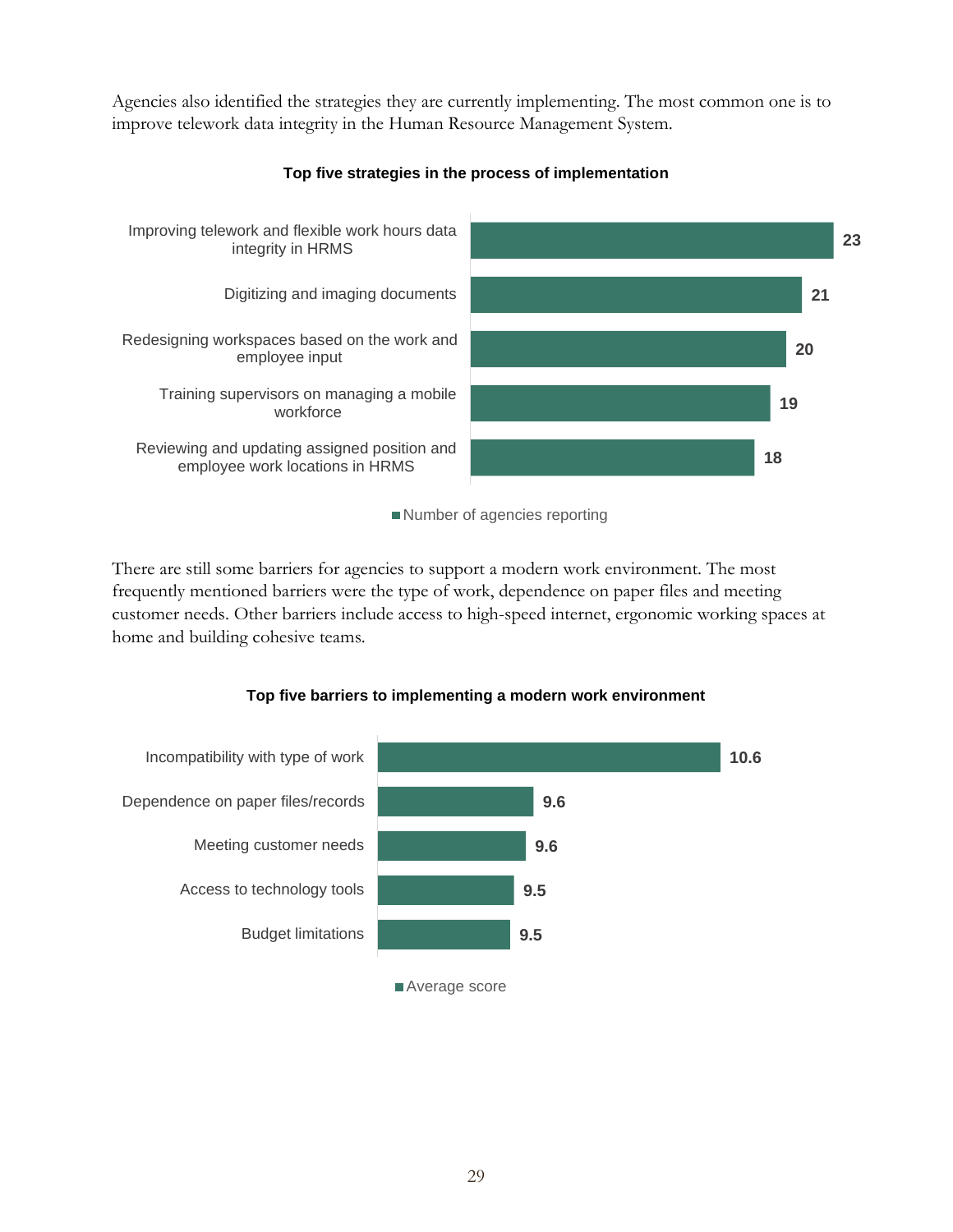#### **What agencies are doing**

- The Department of Agriculture is transitioning from strictly cash and check payments to accepting credit card payments. This is better for customers and employees who no longer need to be on-site to accept payment.
- The Department of Commerce implemented DocuSign to support the transition from paper to digital records.
- The Office of Financial Management saw an increase in engagement and productivity throughout the pandemic due in large part to supporting and training supervisors on how to lead and assess performance virtually.
- The Department of Transportation enhanced its remote access technical capabilities to improve employee's telework experience. Improvements include AlwaysOn VPN, AnyConnect VPN, Citrix and Remote Desktop Gateway.
- The Superintendent of Public Instruction updated their expectations for childcare while teleworking.

#### **What State HR recommends**

- State HR started the Statewide Telework Advisory Team. This volunteer team of HR professionals from across state government produces guidance and recommendations for telework policy challenges.
- State HR published a [Modern Work Environment dashboard t](https://ofm.wa.gov/state-human-resources/workforce-data-planning/hr-management-report/modern-work-environment-dashboard)hat reports employee participation and eligibility rates for telework, flextime and compressed workweeks by agency, county, job class and fiscal year. The data from this dashboard comes from the Human Resources Management System.
- You can find additional resources related to state employee telework on the [OFM](https://ofm.wa.gov/state-human-resources/coronavirus-covid-19-hr-guidance-state-agencies/telework-resources-during-covid-19-pandemic)  [Emergency Telework](https://ofm.wa.gov/state-human-resources/coronavirus-covid-19-hr-guidance-state-agencies/telework-resources-during-covid-19-pandemic) webpage.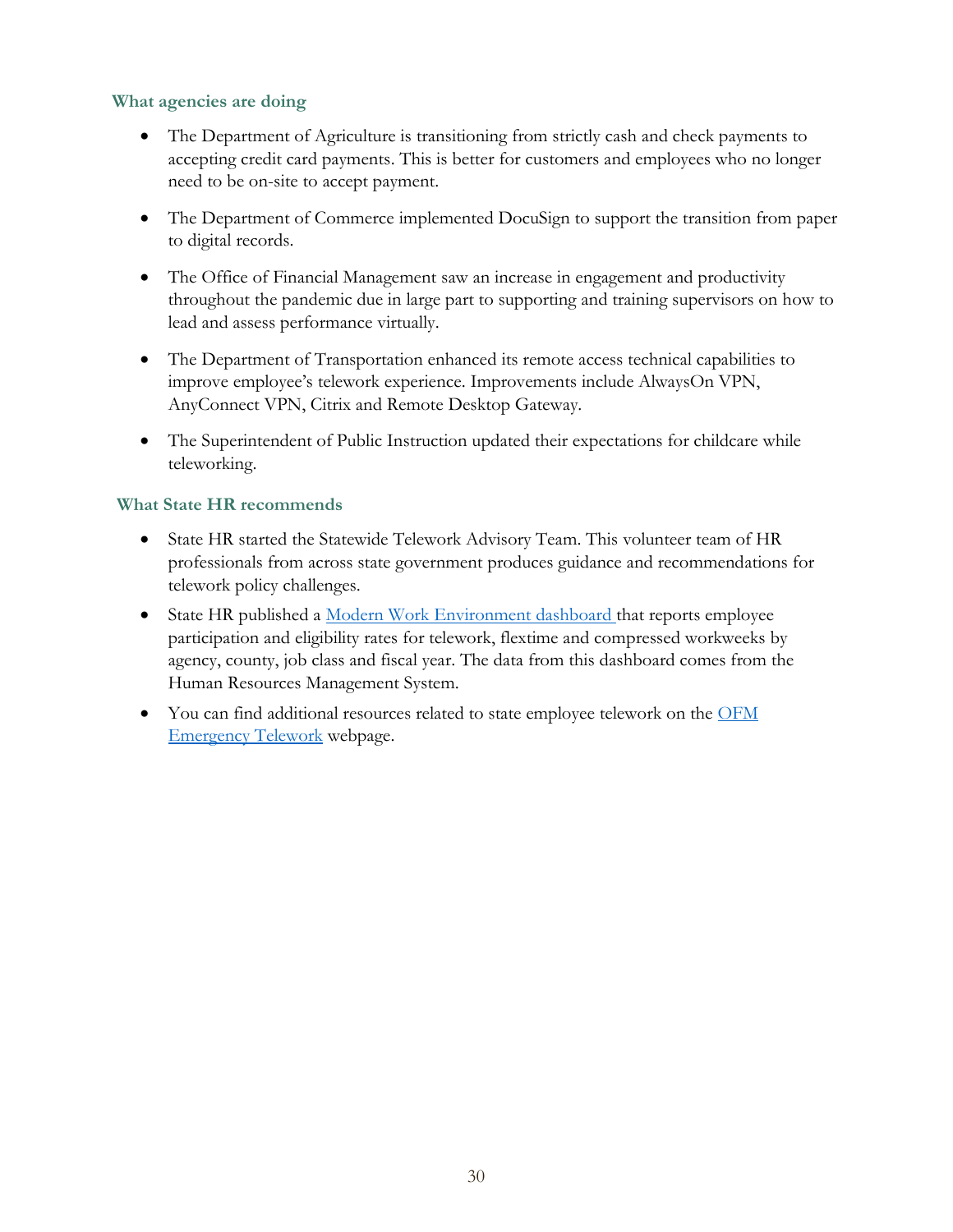## Tuition reimbursement program

Offering a tuition reimbursement program shows employees that you value their education and willingness to improve their skill sets. Relevant coursework can sharpen workers' skills and know-how, strengthening the agency and the state workforce.

*Tuition reimbursement programs are a valuable recruitment and retention tool.*

Agencies develop their own tuition reimbursement policy. Programs include a budget, policy and reimbursement procedure. They may include partnerships with affiliate schools for discounts. Each agency has unique funding thresholds, restraints, approved degree types and reimbursement requirements. Thirty-five agencies (89%) provide tuition reimbursement programs.

#### **Number of agencies with a tuition reimbursement program**

![](_page_31_Figure_5.jpeg)

#### **What agencies are doing**

- The Department of Licensing does not require employees to pay for courses in advance. This enables more employees to participate in the program.
- The State Healthcare Authority works with affiliate schools to leverage discounted tuition. The affiliated schools are invited to events to discuss their programs.

#### **What State HR recommends**

• State HR will continue to collaborate with agencies to gain insight on how to mitigate program administration challenges.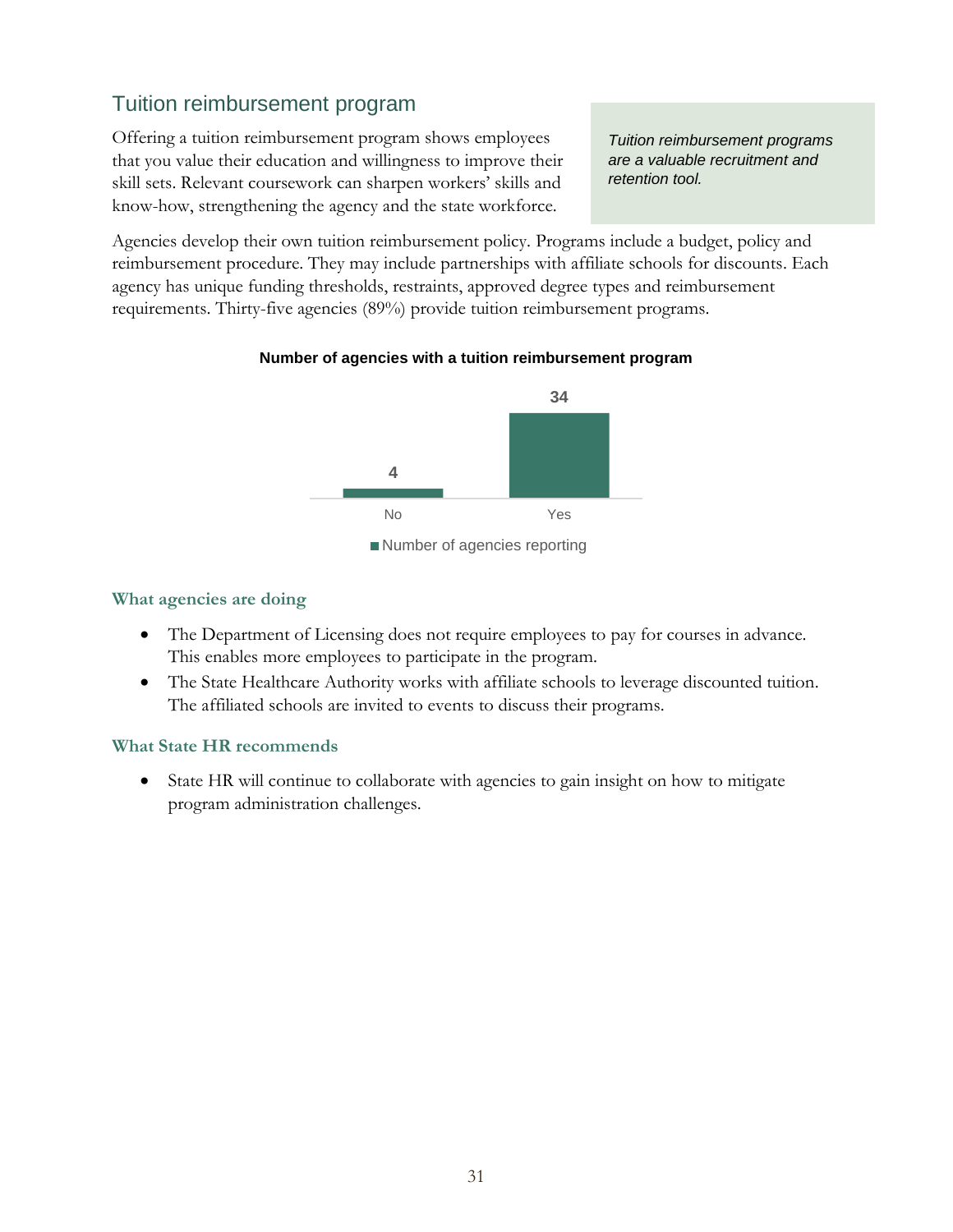## Complaints and investigations

Agencies that handle complaint and investigation processes in a consistent, fair and thorough way help foster a work environment where employees feel heard, valued and respected.

Agencies use investigations to gather facts and learn about the gravity of an observed or reported workplace issue. Information from an investigation can help employers determine gaps in policies, training or workplace practices.

*Many agencies include complaint filing procedures within their DEI policies.*

It's important that agencies know about reported issues to develop effective strategies that improve workplace culture and reduce instances of misconduct, conflict and harassment.

- Most agencies report that complaint data is not collected for issues handled at the supervisory level (32 of 38 agencies reporting).
- Most agencies provide internal and external complaint filing instructions (29 of 38 agencies reporting).
- Most agencies review investigation data and trends randomly or on an as-needed basis (25 of 38 agencies reporting).
- Some agencies report they have a low number of cases so they don't need a routine analysis (17 of 38 agencies reporting).
- Some agencies report no barriers to reviewing investigation data and trends (16 of 38) agencies reporting).

#### **Challenges tracking supervisory-level issues**

Many agencies have taken the initiative to train supervisors on ways to resolve low-level issues. However, this sometimes means there is no record of the types of unique or recurring issues that are resolved this way.

Most agencies do not track supervisory-level complaint data. Supervisors, however, are trained to document complaints in a supervisory file and identify which complaints they need to report to HR. Reported challenges include a lack of tools to track complaints and time constraints for supervisors.

#### **Employee notification**

Many state employees have indicated they are unaware of internal procedures to file a complaint. This can lead to tremendous frustration. Employers should take every opportunity to find out about workplace issues and take appropriate action.

Most agencies notify employees of the complaint filing process, policy, or procedure during new employee orientation, posts on the intranet, annual trainings, through e-mail, or through supervisors.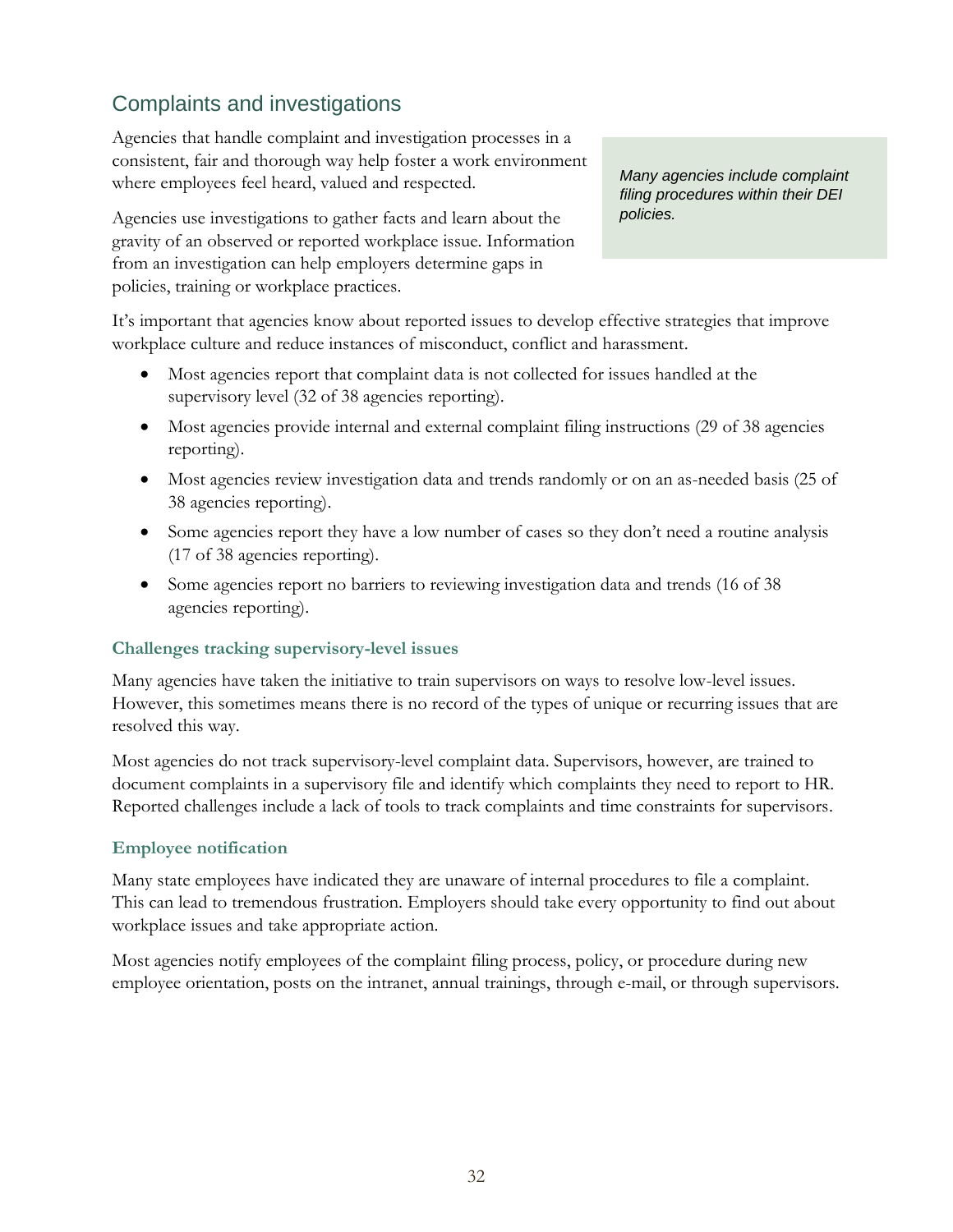#### **Number of DEI-related policies updated or established since July 2020**

![](_page_33_Figure_1.jpeg)

![](_page_33_Figure_2.jpeg)

#### **What agencies are doing**

- The Office of Administrative Hearings established electronic supervisor files. HR staff, the supervisor and the supervisor's chain of command can access these. Supervisors document concerns and conversations in the file.
- The Department of Enterprise Services has a policy page on the intranet with links to the complaint filing process.
- The Department of Children, Youth & Families includes the process of how to file a complaint during new employee orientation. The department also includes this info in the required annual policy review training.

#### **What State HR recommends**

- In collaboration with interagency workgroups, State HR will develop a change management approach to collecting, tracking and analyzing workplace complaints.
- State HR is working to create a complaint reporting system. We've scheduled a test model to be completed in 2022.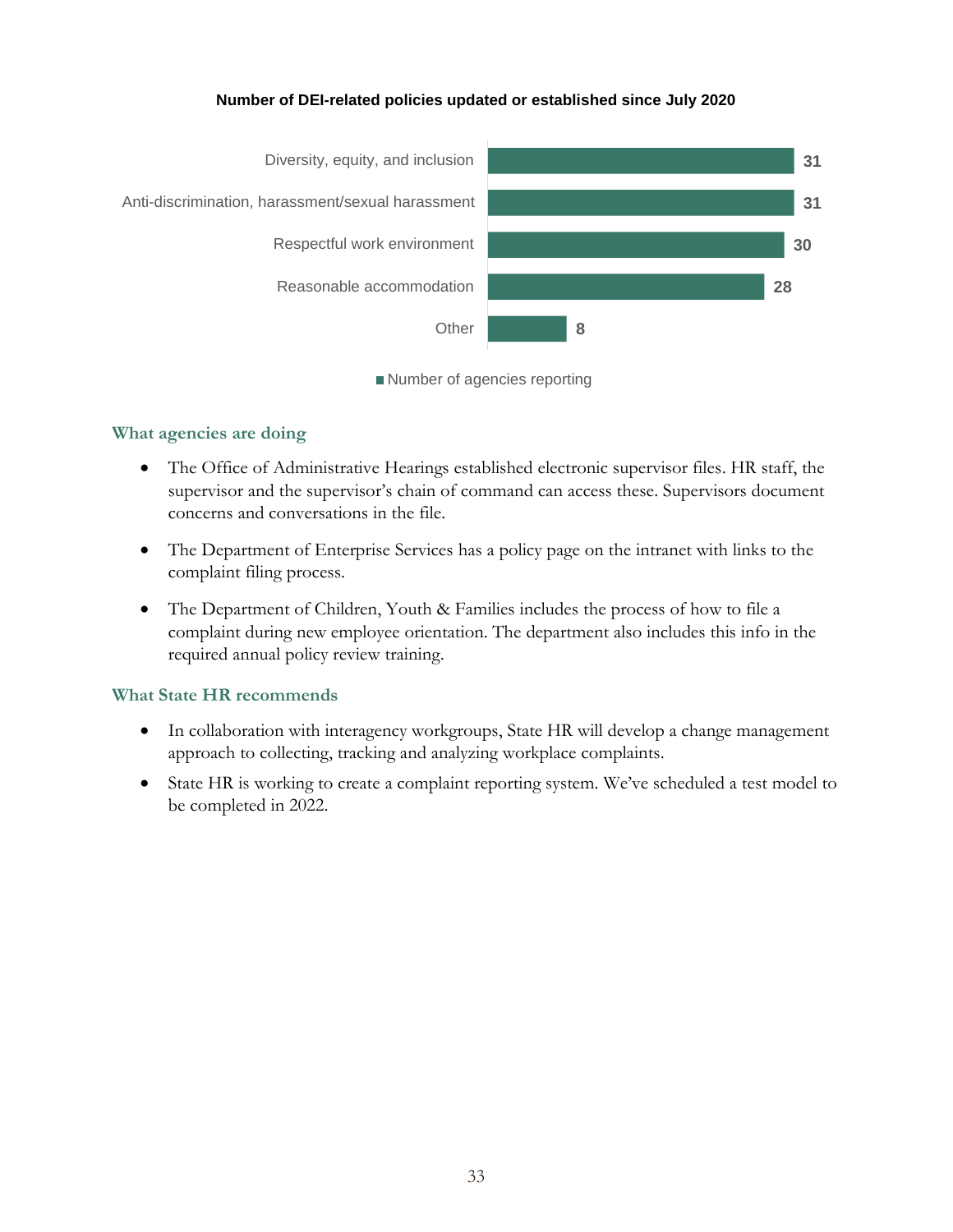## Retention challenges

Employees leaving the workplace is natural. However, agencies can take more steps to retain their employees. This includes listening to their suggestions, empowering them to improve, keeping them engaged and ensuring they are comfortable in their daily routine.

*The best employee retention strategies directly connect to employee feedback and preferences.*

When we asked agencies about retention challenges, they

reported several issues. Compensation is a top challenge for retaining employees, especially for information technology jobs. Smaller agencies reported a lack of promotional opportunities. Agencies also mentioned employee burnout, especially within the healthcare and social service professions.

![](_page_34_Figure_5.jpeg)

#### **Retention challenges**

Number of agencies reporting

#### **What agencies are doing**

- Agencies continue to collaborate with State HR on compensation strategies.
- Several agencies are implementing mentorship programs (5 out of 38).
- Many agencies promote wellness programs, flexible work schedules and ergonomics.
- Many agencies promote flexibility (11 of 38 agencies reporting).
- The Department of Social and Health Services implemented an employer of choice program that reviewed exit survey data to better understand retention issues.
- The Washington State Patrol provides wellness tools to employees to ensure they are cared for physically and mentally.

#### **What State HR recommends**

• State HR will continue to help agencies make data-driven decisions by making data easy to access with the [virtual workforce data center.](https://ofm.wa.gov/state-human-resources/workforce-data-planning/virtual-workforce-data-center)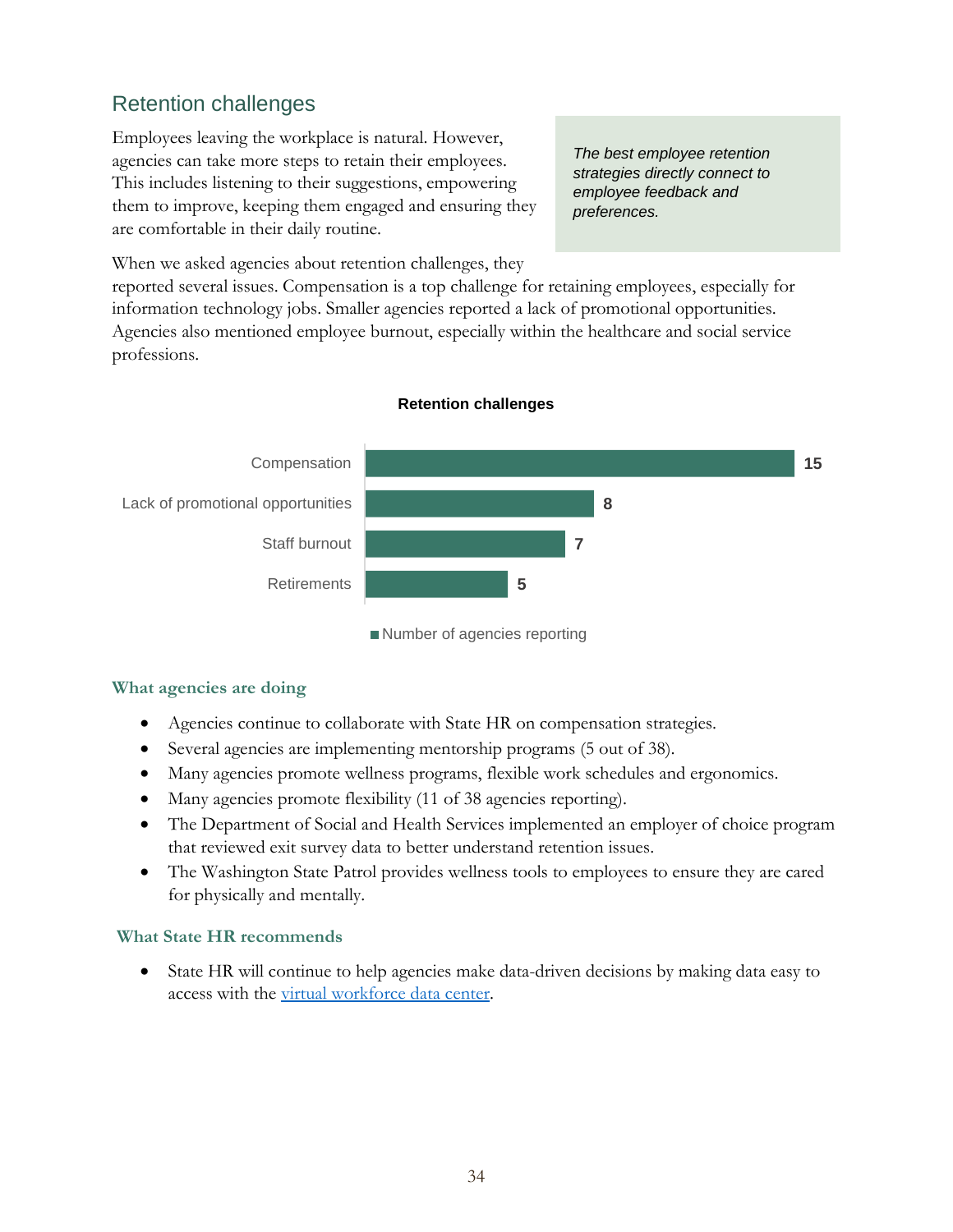## <span id="page-35-0"></span>**Employee exit survey and turnover**

## **Turnover**

Total turnover has decreased more than 1 percentage point over the past five fiscal years. Total turnover remained unchanged (9.2%) in fiscal year 2021 when we compared it to last fiscal year. Both resignations and retirements increased slightly since 2020, while other turnover decreased.

*Most agencies identified at least one job class with a higher turnover rate than for other jobs at their agency.*

Nearly all agencies identified at least one job class with a higher turnover rate than for other jobs at their agency (34 of 38 agencies responding).

![](_page_35_Figure_5.jpeg)

#### **Executive branch turnover rates**

Total turnover rates include permanent and intent to become permanent employees only. Data is from HRMS. Other turnover includes dismissals, layoffs, disability, death and other miscellaneous actions.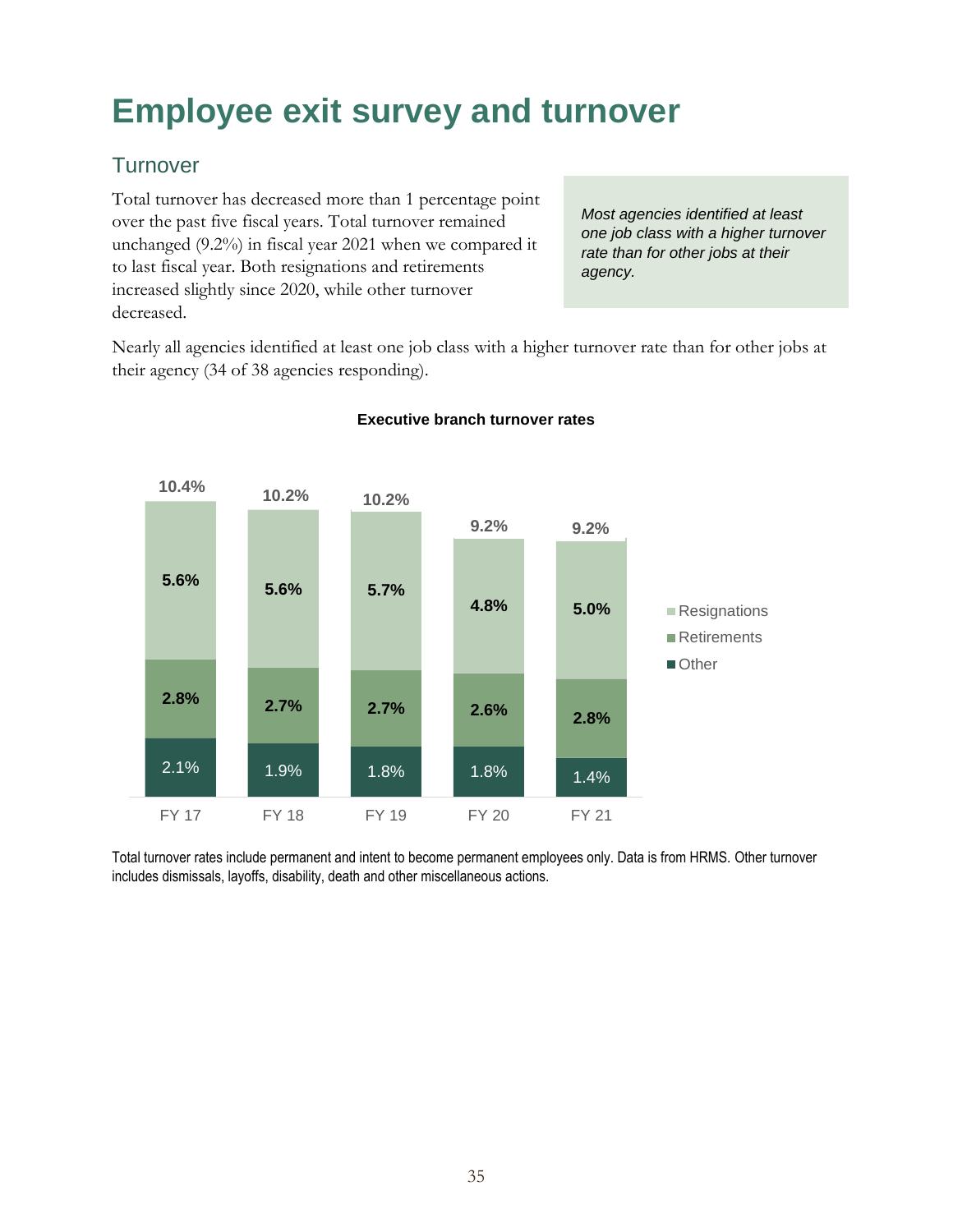## Exit survey

The exit survey helps agencies learn about why employees leave. State HR manages the survey, collects data and analyzes responses. Agency contacts distribute this survey link and can use the data to make improvements for their employees.

Currently, the exit survey has 29 standard questions. Fiftynine agencies add agency-specific questions. The most

*Make sure you take the time to understand why your employee is leaving and get honest feedback on what you can do to make the agency a better place to work in the future.*

common agency-added question is about job classification. The survey takes about six minutes to complete.

Of the 38 agencies that answered the HR Management Report survey, 63% use the statewide exit survey (up from  $42\%$  in fiscal year 2020).

State HR is continuing to partner with agency contacts to make sure the survey is accessible and useful for all agencies.

The statewide exit survey will:

- **Create an adaptive and innovated state government.** Organizations must learn from employees themselves — why they stay, why they leave and how the work environment needs to change.
- **Consolidate statewide data collection.** State HR will collect exit survey data which will ensure data integrity and comparability.
- **Compare and report on statewide data.** State HR will be able to compare data from the engagement survey to the statewide exit survey to HRMS. This will provide more actionable data and analysis for agencies, the Legislature and other stakeholders.

#### **What State HR recommends**

- The statewide exit survey [webpage](https://www.ofm.wa.gov/state-human-resources/workforce-data-planning/statewide-exit-survey) launched fall 2019. This central location allows the public to access dashboards, reports, response rates and other information.
- Just like the engagement survey, agencies can add questions. Agency contacts can also request their own dashboards to interact with and view their data in a timely and accessible way.